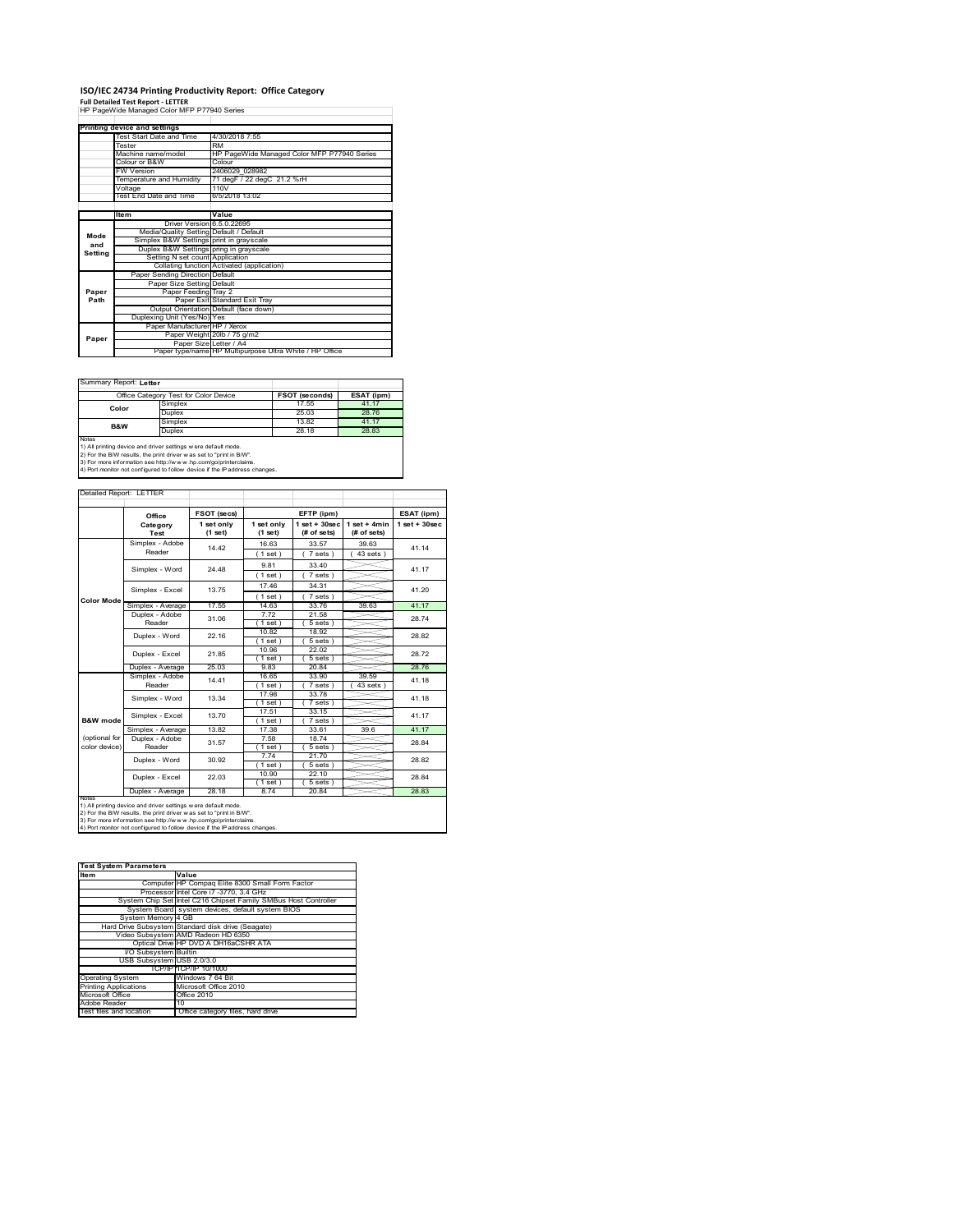### **ISO/IEC 24734 Printing Productivity Report: Office Category**

**Full Detailed Test Report ‐ A4** HP PageWide Managed Color MFP P77940 Series

|         | Printing device and settings            |                                                         |  |  |
|---------|-----------------------------------------|---------------------------------------------------------|--|--|
|         | Test Start Date and Time                | 4/30/2018 7:55                                          |  |  |
|         | Tester                                  | <b>RM</b>                                               |  |  |
|         | Machine name/model                      | HP PageWide Managed Color MFP P77940 Series             |  |  |
|         | Colour or B&W                           | Colour                                                  |  |  |
|         | <b>FW Version</b>                       | 2406029 028982                                          |  |  |
|         | Temperature and Humidity                | 71 degF / 22 degC 21.2 %rH                              |  |  |
|         | Voltage                                 | 110V                                                    |  |  |
|         | Test End Date and Time                  | 6/5/2018 13:02                                          |  |  |
|         |                                         |                                                         |  |  |
|         | <b>Item</b>                             | Value                                                   |  |  |
|         | Driver Version 6.5.0.22695              |                                                         |  |  |
| Mode    | Media/Quality Setting Default / Default |                                                         |  |  |
| and     | Simplex B&W Settings print in grayscale |                                                         |  |  |
|         | Duplex B&W Settings pring in grayscale  |                                                         |  |  |
| Setting | Setting N set count Application         |                                                         |  |  |
|         |                                         | Collating function Activated (application)              |  |  |
|         | Paper Sending Direction Default         |                                                         |  |  |
|         | Paper Size Setting Default              |                                                         |  |  |
| Paper   | Paper Feeding Tray 2                    |                                                         |  |  |
| Path    |                                         | Paper Exit Standard Exit Tray                           |  |  |
|         |                                         | Output Orientation Default (face down)                  |  |  |
|         | Duplexing Unit (Yes/No) Yes             |                                                         |  |  |
|         | Paper Manufacturer HP / Xerox           |                                                         |  |  |
| Paper   |                                         | Paper Weight 20lb / 75 g/m2                             |  |  |
|         | Paper Size Letter / A4                  |                                                         |  |  |
|         |                                         | Paper type/name HP Multipurpose Ultra White / HP Office |  |  |

 $\overline{\phantom{a}}$ 

Summary Report: **A4**

| Office Category Test for Color Device                                                                                                                 |         | FSOT (seconds) | ESAT (ipm) |  |
|-------------------------------------------------------------------------------------------------------------------------------------------------------|---------|----------------|------------|--|
| Colour                                                                                                                                                | Simplex | 16.99          | 41.17      |  |
|                                                                                                                                                       | Duplex  | 22.79          | 28.78      |  |
| B&W                                                                                                                                                   | Simplex | 20.24          | 41.19      |  |
|                                                                                                                                                       | Duplex  | 22.35          | 28.80      |  |
| <b>Notes</b><br>1) All printing device and driver settings w ere default mode.<br>2) For the B/W results, the print driver was set to "print in B/W". |         |                |            |  |

2) For the B/W results, the print driver w as set to "print in B/W".<br>3) For more information see http://w w w .hp.com/go/printerclaims.<br>4) Port monitor not configured to follow device if the IP address changes.

| Detailed Report: A4            |                           |                       |                       |                                  |                               |                   |
|--------------------------------|---------------------------|-----------------------|-----------------------|----------------------------------|-------------------------------|-------------------|
|                                |                           |                       |                       |                                  |                               |                   |
|                                | Office                    | FSOT (secs)           |                       | EFTP (ipm)                       |                               | ESAT (ipm)        |
|                                | Category<br>Test          | 1 set only<br>(1 set) | 1 set only<br>(1 set) | $1$ set $+30$ sec<br>(# of sets) | $1$ set + 4min<br>(# of sets) | $1$ set $+30$ sec |
|                                | Simplex - Adobe<br>Reader | 14 23                 | 16.87<br>$1$ set)     | 3377<br>7 sets)                  | 39.52<br>$43$ sets $)$        | 41.14             |
|                                | Simplex - Word            | 23.07                 | 10.40<br>(1 set)      | 34 45<br>7 sets)                 |                               | 41.18             |
| Colour<br>Mode                 | Simplex - Excel           | 13.65                 | 17.58<br>$1$ set)     | 28.99<br>7 sets)                 |                               | 41.20             |
|                                | Simplex - Average         | 16.99                 | 14 95                 | 32 40                            | 39.52                         | 41.17             |
|                                | Duplex - Adobe<br>Reader  | 23.39                 | 10.26<br>(1 set)      | 21.48<br>5 sets)                 |                               | 28.72             |
|                                | Duplex - Word             | 22.79                 | 10.52<br>'1 set '     | 22.08<br>5 sets)                 |                               | 28.82             |
|                                | Duplex - Excel            | 22 18                 | 10.82<br>1 set)       | 21 40<br>5 sets)                 |                               | 28.82             |
|                                | Duplex - Average          | 228                   | 10.53                 | 21.65                            |                               | 28.78             |
| <b>B&amp;W</b> mode            | Simplex - Adobe<br>Reader | 24 19                 | 9.93<br>(1 set)       | 33.96<br>$7 sets$ )              | 39 72<br>43 sets              | 41.20             |
|                                | Simplex - Word            | 23 12                 | 10.38<br>(1 set)      | 34 54<br>$7 sets$ )              |                               | 41.18             |
|                                | Simplex - Excel           | 13 41                 | 17.90<br>(1 set)      | 29.17<br>7 sets)                 |                               | 41 20             |
|                                | Simplex - Average         | 20.2                  | 12.73                 | 32.55                            | 39.7                          | 41.19             |
| (optional for<br>color device) | Duplex - Adobe<br>Reader  | 22.94                 | 10.44<br>$1$ set)     | 21.88<br>$5 sets$ )              |                               | 28.72             |
|                                | Duplex - Word             | 2186                  | 10.96<br>$1$ set)     | 21.46<br>5 sets)                 |                               | 28.84             |
|                                | Duplex - Excel            | 22.25                 | 10.78<br>$1$ set)     | 21.92<br>5 sets)                 |                               | 28.84             |
|                                | Duplex - Average          | 224                   | 10.72                 | 21.75                            |                               | 28.80             |
| <b>NOtes</b>                   |                           |                       |                       |                                  |                               |                   |

notes<br>1) All printing device and driver settings were default mode.<br>2) For the B/W results, the print driver was set to "print in B/W".<br>3) For more information see http://www.hp.com/go/printerclaims.<br>4) Por morator not con

| <b>Test System Parameters</b> |                                                                 |  |  |
|-------------------------------|-----------------------------------------------------------------|--|--|
| Item                          | Value                                                           |  |  |
|                               | Computer HP Compaq Elite 8300 Small Form Factor                 |  |  |
|                               | Processor Intel Core i7 -3770, 3.4 GHz                          |  |  |
|                               | System Chip Set Intel C216 Chipset Family SMBus Host Controller |  |  |
|                               | System Board system devices, default system BIOS                |  |  |
| System Memory 4 GB            |                                                                 |  |  |
|                               | Hard Drive Subsystem Standard disk drive (Seagate)              |  |  |
|                               | Video Subsystem AMD Radeon HD 6350                              |  |  |
|                               | Optical Drive HP DVD A DH16aCSHR ATA                            |  |  |
| I/O Subsystem Builtin         |                                                                 |  |  |
| USB Subsystem USB 2.0/3.0     |                                                                 |  |  |
|                               | TCP/IPITCP/IP 10/1000                                           |  |  |
| <b>Operating System</b>       | Windows 7 64 Bit                                                |  |  |
| <b>Printing Applications</b>  | Microsoft Office 2010                                           |  |  |
| Microsoft Office              | Office 2010                                                     |  |  |
| Adobe Reader                  | 10                                                              |  |  |
| Test files and location       | Office category files, hard drive                               |  |  |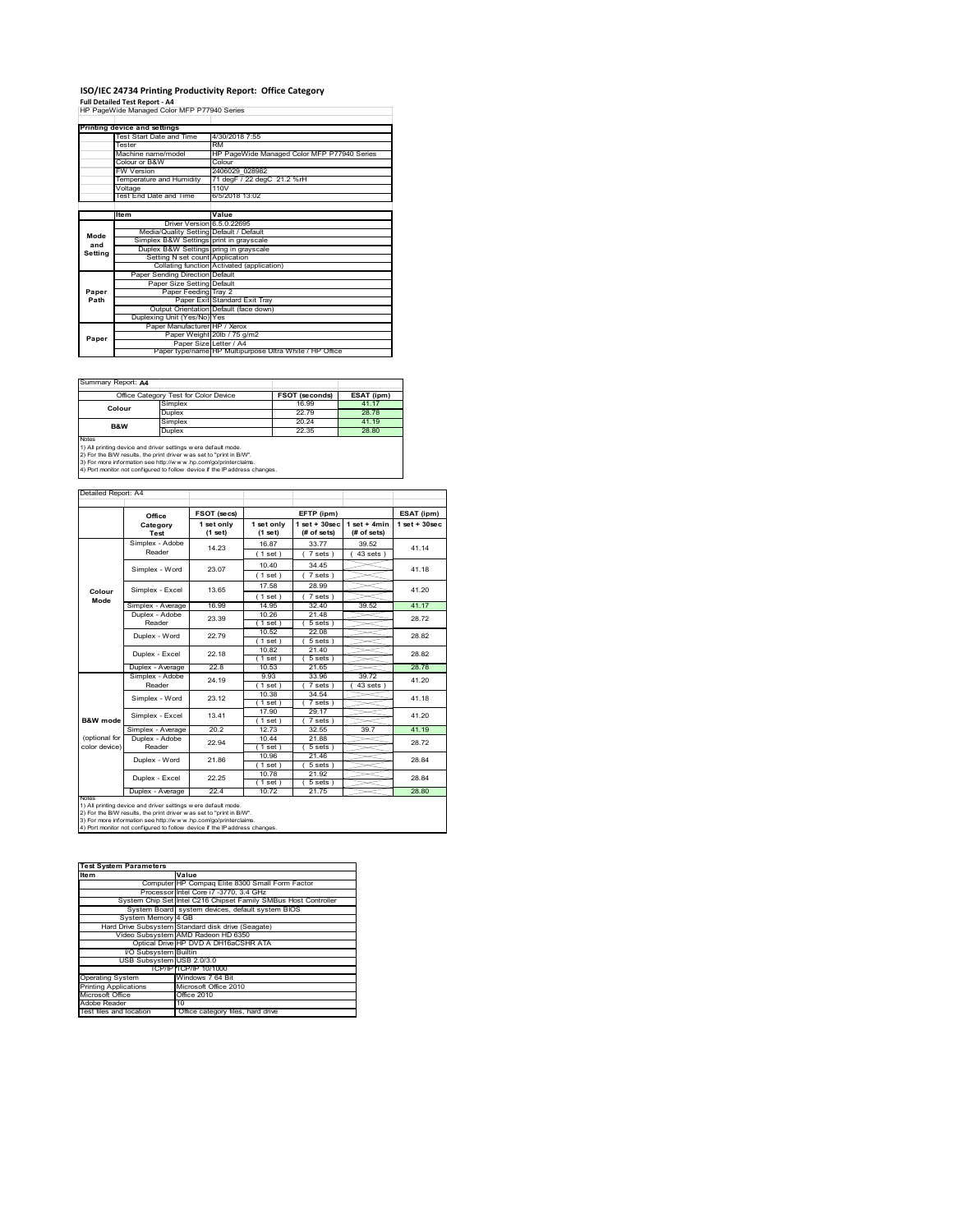# **ISO/IEC 24734 Printing Productivity Report: Office Category Full Detailed Test Report ‐ Tabloid** HP PageWide Managed Color MFP P77940 Series

|         | Printing device and settings            |                                                         |  |  |
|---------|-----------------------------------------|---------------------------------------------------------|--|--|
|         | Test Start Date and Time                | 4/30/2018 7:55                                          |  |  |
|         | Tester                                  | <b>RM</b>                                               |  |  |
|         | Machine name/model                      | HP PageWide Managed Color MFP P77940 Series             |  |  |
|         | Colour or B&W                           | Colour                                                  |  |  |
|         | <b>FW Version</b>                       | 2406029 028982                                          |  |  |
|         | Temperature and Humidity                | 71 degF / 22 degC 21.2 %rH                              |  |  |
|         | Voltage                                 | 110V                                                    |  |  |
|         | Test End Date and Time                  | 6/5/2018 13:02                                          |  |  |
|         |                                         |                                                         |  |  |
|         | ltem                                    | Value                                                   |  |  |
|         | Driver Version 6.5.0.22695              |                                                         |  |  |
| Mode    | Media/Quality Setting Default / Default |                                                         |  |  |
| and     | Simplex B&W Settings print in grayscale |                                                         |  |  |
| Setting | Duplex B&W Settings pring in grayscale  |                                                         |  |  |
|         | Setting N set count Application         |                                                         |  |  |
|         |                                         | Collating function Activated (application)              |  |  |
|         | Paper Sending Direction Default         |                                                         |  |  |
|         | Paper Size Setting Default              |                                                         |  |  |
| Paper   | Paper Feeding Tray 2                    |                                                         |  |  |
| Path    |                                         | Paper Exit Standard Exit Tray                           |  |  |
|         |                                         | Output Orientation Default (face down)                  |  |  |
|         | Duplexing Unit (Yes/No) Yes             |                                                         |  |  |
|         | Paper Manufacturer HP / Xerox           |                                                         |  |  |
| Paper   |                                         | Paper Weight 20lb / 75 g/m2                             |  |  |
|         | Paper Size Letter / A4                  |                                                         |  |  |
|         |                                         | Paper type/name HP Multipurpose Ultra White / HP Office |  |  |

 $\overline{\phantom{a}}$ 

Summary Report: Tabloi

| ------------------------------                                                                                                                 |         |                       |            |  |
|------------------------------------------------------------------------------------------------------------------------------------------------|---------|-----------------------|------------|--|
| Office Category Test for Color Device                                                                                                          |         | <b>FSOT (seconds)</b> | ESAT (ipm) |  |
| Color                                                                                                                                          | Simplex | 17.55                 | 21.09      |  |
|                                                                                                                                                | Duplex  | 25.03                 | 10.98      |  |
|                                                                                                                                                | Simplex | 19.56                 | 21.09      |  |
| B&W                                                                                                                                            | Duplex  | 30.14                 | 10.98      |  |
| Notes<br>1) All printing device and driver settings w ere default mode.<br>2) For the B/W results, the print driver was set to "print in B/W". |         |                       |            |  |

2) For the B/W results, the print driver w as set to "print in B/W".<br>3) For more information see http://w w w .hp.com/go/printerclaims.<br>4) Port monitor not configured to follow device if the IP address changes.

|                                                                                                                                                                                                                                                                                                         | Office                                             | FSOT (secs)             |                       | EFTP (ipm)                       |                               | ESAT (ipm)         |
|---------------------------------------------------------------------------------------------------------------------------------------------------------------------------------------------------------------------------------------------------------------------------------------------------------|----------------------------------------------------|-------------------------|-----------------------|----------------------------------|-------------------------------|--------------------|
|                                                                                                                                                                                                                                                                                                         | Category<br>Test                                   | 1 set only<br>$(1$ set) | 1 set only<br>(1 set) | $1$ set $+30$ sec<br>(# of sets) | $1$ set + 4min<br>(# of sets) | $1$ set + $30$ sec |
|                                                                                                                                                                                                                                                                                                         | Simplex - Adobe                                    | 20.78                   | 11.55                 | 17.28                            | 20.29                         | 21.09              |
|                                                                                                                                                                                                                                                                                                         | Reader                                             |                         | (1 set)               | $4 sets$ )                       | $23$ sets $)$                 |                    |
|                                                                                                                                                                                                                                                                                                         | Simplex - Word                                     | 19.55                   | 12.28                 | 17.88                            |                               | 21.10              |
|                                                                                                                                                                                                                                                                                                         |                                                    |                         | (1 set)               | 4 sets)                          |                               |                    |
|                                                                                                                                                                                                                                                                                                         | Simplex - Excel                                    | 19.02                   | 12.61                 | 17.96                            |                               | 21.10              |
| <b>Color Mode</b>                                                                                                                                                                                                                                                                                       |                                                    |                         | (1 set)               | 4 sets                           |                               |                    |
|                                                                                                                                                                                                                                                                                                         | Simplex - Average                                  | 19 79                   | 12 14                 | 17 70                            | 20.29                         | 21.09              |
|                                                                                                                                                                                                                                                                                                         | Duplex - Adobe                                     | 31.39                   | 764                   | 9.58                             |                               | 11.00              |
|                                                                                                                                                                                                                                                                                                         | Reader                                             |                         | $1$ set)              | 3 sets)                          |                               |                    |
|                                                                                                                                                                                                                                                                                                         | Duplex - Word                                      | 30 25                   | 7.92                  | 9.64                             |                               | 10.98              |
|                                                                                                                                                                                                                                                                                                         |                                                    |                         | (1 set)               | 3 sets                           |                               |                    |
|                                                                                                                                                                                                                                                                                                         | Duplex - Excel                                     | 29.82                   | 8.04                  | 9 74                             |                               | 10.98              |
|                                                                                                                                                                                                                                                                                                         |                                                    | 30.49                   | $1$ set)<br>7.86      | 3 sets)<br>9.65                  |                               | 10.98              |
|                                                                                                                                                                                                                                                                                                         | Duplex - Average                                   |                         |                       |                                  |                               |                    |
|                                                                                                                                                                                                                                                                                                         | Simplex - Adobe<br>Reader                          | 20.14                   | 11.91<br>$1$ set $)$  | 17.38<br>4 sets                  | 20.35<br>23 sets              | 21.09              |
|                                                                                                                                                                                                                                                                                                         |                                                    |                         | 12.38                 | 17.92                            |                               |                    |
|                                                                                                                                                                                                                                                                                                         | Simplex - Word                                     | 19.39                   | (1 set)               | 4 sets                           |                               | 21.09              |
|                                                                                                                                                                                                                                                                                                         |                                                    | 19 14                   | 12.54                 | 17.99                            |                               |                    |
| B&W mode                                                                                                                                                                                                                                                                                                | Simplex - Excel                                    |                         | (1 set)               | 4 sets                           |                               | 21.10              |
|                                                                                                                                                                                                                                                                                                         | Simplex - Average                                  | 19.56                   | 12 27                 | 17.76                            | 20.35                         | 21.09              |
| (optional for                                                                                                                                                                                                                                                                                           | Duplex - Adobe                                     | 31.07                   | 772                   | 9.54                             |                               | 11.00              |
| color device)                                                                                                                                                                                                                                                                                           | Reader                                             |                         | $1$ set)              | 3 sets)                          |                               |                    |
|                                                                                                                                                                                                                                                                                                         | Duplex - Word                                      | 29.59                   | 8.10                  | 8.72                             |                               | 10.98              |
|                                                                                                                                                                                                                                                                                                         |                                                    |                         | (1 set)               | $3 sets$ )                       |                               |                    |
|                                                                                                                                                                                                                                                                                                         | Duplex - Excel                                     | 29.75                   | 8.06                  | 9.80                             |                               | 10.98              |
|                                                                                                                                                                                                                                                                                                         |                                                    |                         | $1$ set)              | 3 sets)                          |                               |                    |
|                                                                                                                                                                                                                                                                                                         | 30.14<br>9.35<br>10.98<br>Duplex - Average<br>7.96 |                         |                       |                                  |                               |                    |
| <b>NOIRS</b><br>1) All printing device and driver settings w ere default mode.<br>2) For the B/W results, the print driver w as set to "print in B/W".<br>3) For more information see http://www.hp.com/go/printerclaims.<br>4) Port monitor not configured to follow device if the IP address changes. |                                                    |                         |                       |                                  |                               |                    |

| <b>Test System Parameters</b> |                                                                 |  |  |
|-------------------------------|-----------------------------------------------------------------|--|--|
| Item                          | Value                                                           |  |  |
|                               | Computer HP Compaq Elite 8300 Small Form Factor                 |  |  |
|                               | Processor Intel Core i7 -3770, 3.4 GHz                          |  |  |
|                               | System Chip Set Intel C216 Chipset Family SMBus Host Controller |  |  |
|                               | System Board system devices, default system BIOS                |  |  |
| System Memory 4 GB            |                                                                 |  |  |
|                               | Hard Drive Subsystem Standard disk drive (Seagate)              |  |  |
|                               | Video Subsystem AMD Radeon HD 6350                              |  |  |
|                               | Optical Drive HP DVD A DH16aCSHR ATA                            |  |  |
| I/O Subsystem Builtin         |                                                                 |  |  |
| USB Subsystem USB 2.0/3.0     |                                                                 |  |  |
|                               | TCP/IPITCP/IP 10/1000                                           |  |  |
| <b>Operating System</b>       | Windows 7 64 Bit                                                |  |  |
| <b>Printing Applications</b>  | Microsoft Office 2010                                           |  |  |
| Microsoft Office              | Office 2010                                                     |  |  |
| Adobe Reader                  | 10                                                              |  |  |
| Test files and location       | Office category files, hard drive                               |  |  |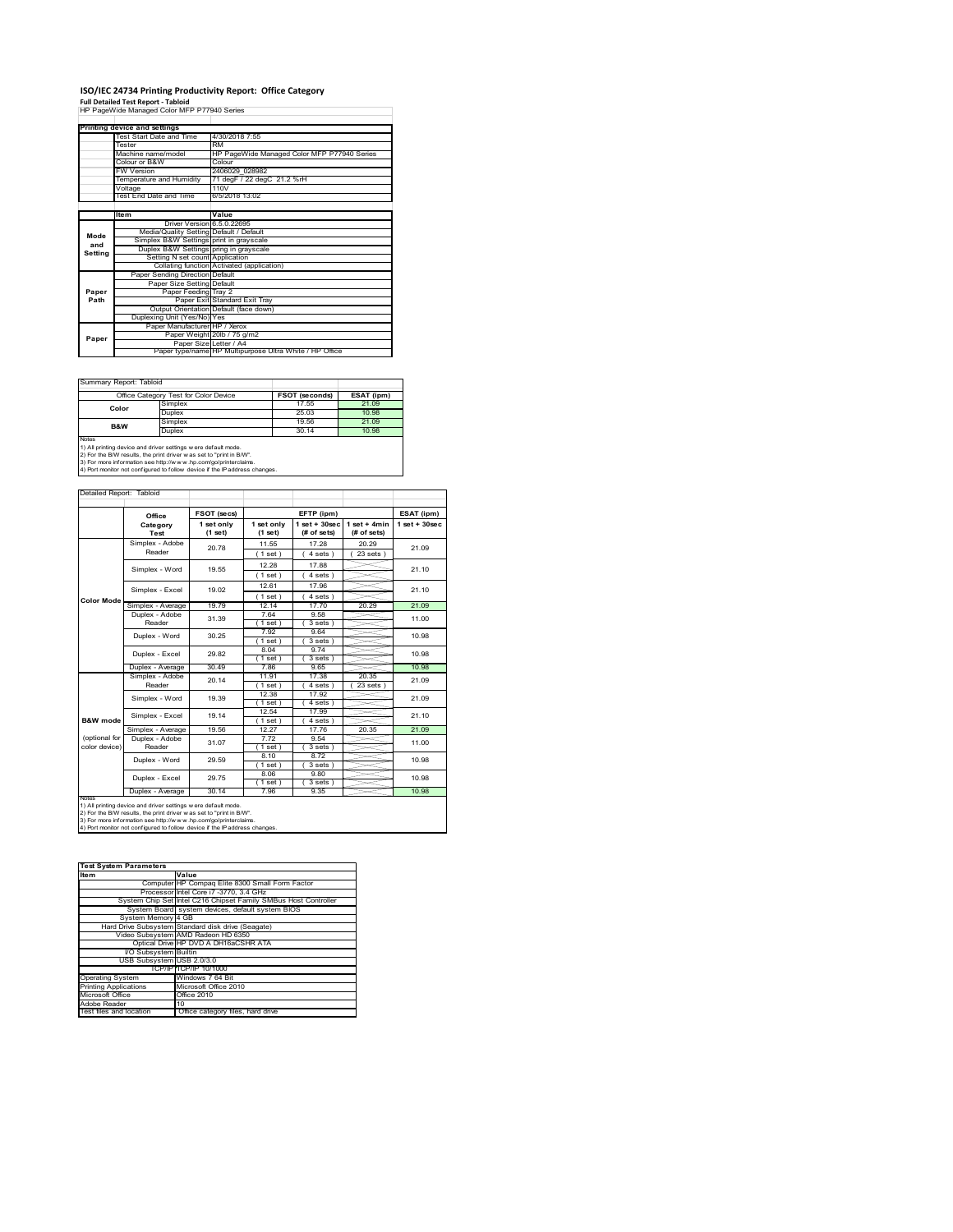## **ISO/IEC 24734 Printing Productivity Report: Office Category**

**Full Detailed Test Report ‐ A3** HP PageWide Managed Color MFP P77940 Series

|         | Printing device and settings            |                                                         |  |  |  |  |
|---------|-----------------------------------------|---------------------------------------------------------|--|--|--|--|
|         | Test Start Date and Time                | 4/30/2018 7:55                                          |  |  |  |  |
|         | Tester                                  | <b>RM</b>                                               |  |  |  |  |
|         | Machine name/model                      | HP PageWide Managed Color MFP P77940 Series             |  |  |  |  |
|         | Colour or B&W                           | Colour                                                  |  |  |  |  |
|         | <b>FW Version</b>                       | 2406029 028982                                          |  |  |  |  |
|         | Temperature and Humidity                | 71 degF / 22 degC 21.2 %rH                              |  |  |  |  |
|         | Voltage                                 | 110V                                                    |  |  |  |  |
|         | Test End Date and Time                  | 6/5/2018 13:02                                          |  |  |  |  |
|         |                                         |                                                         |  |  |  |  |
|         | ltem                                    | Value                                                   |  |  |  |  |
|         | Driver Version 6.5.0.22695              |                                                         |  |  |  |  |
| Mode    | Media/Quality Setting Default / Default |                                                         |  |  |  |  |
| and     | Simplex B&W Settings print in grayscale |                                                         |  |  |  |  |
| Setting | Duplex B&W Settings pring in grayscale  |                                                         |  |  |  |  |
|         | Setting N set count Application         |                                                         |  |  |  |  |
|         |                                         | Collating function Activated (application)              |  |  |  |  |
|         | Paper Sending Direction Default         |                                                         |  |  |  |  |
|         | Paper Size Setting Default              |                                                         |  |  |  |  |
| Paper   | Paper Feeding Tray 2                    |                                                         |  |  |  |  |
| Path    |                                         | Paper Exit Standard Exit Tray                           |  |  |  |  |
|         |                                         | Output Orientation Default (face down)                  |  |  |  |  |
|         | Duplexing Unit (Yes/No) Yes             |                                                         |  |  |  |  |
|         | Paper Manufacturer HP / Xerox           |                                                         |  |  |  |  |
| Paper   |                                         | Paper Weight 20lb / 75 g/m2                             |  |  |  |  |
|         | Paper Size Letter / A4                  |                                                         |  |  |  |  |
|         |                                         | Paper type/name HP Multipurpose Ultra White / HP Office |  |  |  |  |

 $\sim$ 

Summary Report: A3

|                                                                                                                                                       | Office Category Test for Color Device | <b>FSOT (seconds)</b> | ESAT (ipm) |  |  |
|-------------------------------------------------------------------------------------------------------------------------------------------------------|---------------------------------------|-----------------------|------------|--|--|
| Color                                                                                                                                                 | Simplex                               | 17.55                 | 21.08      |  |  |
|                                                                                                                                                       | Duplex                                | 25.03                 | 10.98      |  |  |
| B&W                                                                                                                                                   | Simplex                               | 22.85                 | 21.09      |  |  |
|                                                                                                                                                       | Duplex                                | 33.03                 | 10.98      |  |  |
| <b>Notes</b><br>1) All printing device and driver settings w ere default mode.<br>2) For the B/W results, the print driver was set to "print in B/W". |                                       |                       |            |  |  |

2) For the B/W results, the print driver w as set to "print in B/W".<br>3) For more information see http://w w w .hp.com/go/printerclaims.<br>4) Port monitor not configured to follow device if the IP address changes.

|                     | Office                                                         | FSOT (secs)           |                       | EFTP (ipm)                       |                               | ESAT (ipm)         |
|---------------------|----------------------------------------------------------------|-----------------------|-----------------------|----------------------------------|-------------------------------|--------------------|
|                     | Category<br>Test                                               | 1 set only<br>(1 set) | 1 set only<br>(1 set) | $1$ set $+30$ sec<br>(# of sets) | $1$ set + 4min<br>(# of sets) | $1$ set + $30$ sec |
|                     | Simplex - Adobe<br>Reader                                      | 20.32                 | 11.81                 | 17.37                            | 20.32                         | 21.09              |
|                     |                                                                |                       | (1 set)               | 4 sets                           | $23$ sets $)$                 |                    |
|                     | Simplex - Word                                                 | 26.62                 | 9.01                  | 17.50                            |                               | 21.08              |
|                     |                                                                |                       | (1 set)               | 4 sets)                          |                               |                    |
|                     | Simplex - Excel                                                | 29.69                 | 8.09                  | 17.90                            |                               | 21.09              |
| <b>Color Mode</b>   |                                                                |                       | (1 set)               | $4 sets$ )                       |                               |                    |
|                     | Simplex - Average                                              | 25.55                 | 963                   | 17.59                            | 20.32                         | 21.08              |
|                     | Duplex - Adobe                                                 | 41.56                 | 576                   | 8.70                             |                               | 10.98              |
|                     | Reader                                                         |                       | $1$ set)              | 3 sets)                          |                               |                    |
|                     | Duplex - Word                                                  | 30.39                 | 7.90                  | 9.64                             |                               | 10.98              |
|                     |                                                                |                       | (1 set)<br>8.06       | 3 sets)<br>9.72                  |                               |                    |
|                     | Duplex - Excel                                                 | 29.71                 | $1$ set)              | 3 sets)                          |                               | 10.98              |
|                     | Duplex - Average                                               | 33.89                 | 7.24                  | 9.35                             |                               | 10.98              |
|                     | Simplex - Adobe                                                |                       | 7.89                  | 15.19                            | 20.34                         |                    |
|                     | Reader                                                         | 30.41                 | 1 set                 | 4 sets                           | 23 sets                       | 21.09              |
|                     | Simplex - Word                                                 | 19.12                 | 12.55                 | 1779                             |                               | 21.09              |
|                     |                                                                |                       | (1 set)               | 4 sets )                         |                               |                    |
|                     | Simplex - Excel                                                | 19.01                 | 12.62                 | 17.94                            |                               | 21.10              |
| <b>B&amp;W</b> mode |                                                                |                       | (1 set)               | $4 sets$ )                       |                               |                    |
| (optional for       | Simplex - Average                                              | 2285                  | 11.02<br>764          | 16.97                            | 20.34                         | 21.09              |
| color device)       | Duplex - Adobe<br>Reader                                       | 31.35                 | (1 set)               | 9.54<br>$3 sets$ )               |                               | 10.98              |
|                     |                                                                |                       | 6.28                  | 8 74                             |                               |                    |
|                     | Duplex - Word                                                  | 38.14                 | (1 set)               | $3 sets$ )                       |                               | 10.98              |
|                     |                                                                |                       | 8.10                  | 9.78                             |                               |                    |
|                     | Duplex - Excel                                                 | 29.59                 | $1$ set)              | 3 sets)                          |                               | 10.98              |
|                     | Duplex - Average                                               | 33.03                 | 7.34                  | 9.35                             |                               | 10.98              |
| <b>NOTAS</b>        | 1) All printing device and driver settings w ere default mode. |                       |                       |                                  |                               |                    |

| <b>Test System Parameters</b> |                                                                 |  |  |  |  |
|-------------------------------|-----------------------------------------------------------------|--|--|--|--|
| <b>Item</b>                   | Value                                                           |  |  |  |  |
|                               | Computer HP Compag Elite 8300 Small Form Factor                 |  |  |  |  |
|                               | Processor Intel Core i7 -3770, 3.4 GHz                          |  |  |  |  |
|                               | System Chip Set Intel C216 Chipset Family SMBus Host Controller |  |  |  |  |
|                               | System Board system devices, default system BIOS                |  |  |  |  |
| System Memory 4 GB            |                                                                 |  |  |  |  |
|                               | Hard Drive Subsystem Standard disk drive (Seagate)              |  |  |  |  |
|                               | Video Subsystem AMD Radeon HD 6350                              |  |  |  |  |
|                               | Optical Drive HP DVD A DH16aCSHR ATA                            |  |  |  |  |
| I/O Subsystem Builtin         |                                                                 |  |  |  |  |
| USB Subsystem USB 2.0/3.0     |                                                                 |  |  |  |  |
|                               | TCP/IPITCP/IP 10/1000                                           |  |  |  |  |
| <b>Operating System</b>       | Windows 7 64 Bit                                                |  |  |  |  |
| <b>Printing Applications</b>  | Microsoft Office 2010                                           |  |  |  |  |
| Microsoft Office              | Office 2010                                                     |  |  |  |  |
| Adobe Reader                  | 10                                                              |  |  |  |  |
| Test files and location       | Office category files, hard drive                               |  |  |  |  |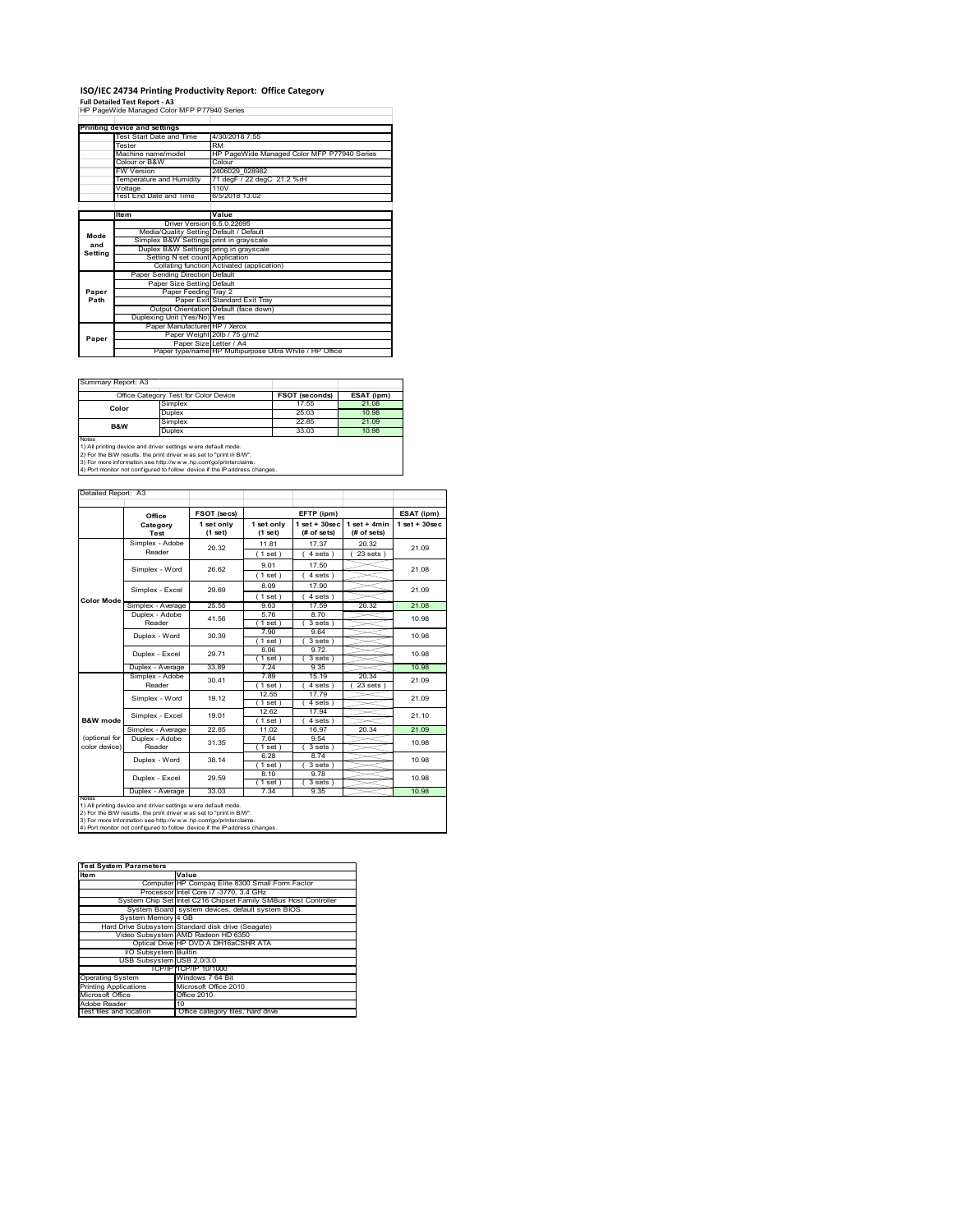### **ISO/IEC 24734 Printing Productivity Report: Office Category**

**Feature Performance Full Report ‐ Office Feature Performance Test** HP PageWide Managed Color MFP P77940 Series

|         | <b>Printing device and settings</b>     |                                                         |  |  |  |
|---------|-----------------------------------------|---------------------------------------------------------|--|--|--|
|         | Test Start Date and Time                | 4/30/2018 7:55                                          |  |  |  |
|         | Tester                                  | <b>RM</b>                                               |  |  |  |
|         | Machine name/model                      | HP PageWide Managed Color MFP P77940 Series<br>Colour   |  |  |  |
|         | Colour or B&W                           |                                                         |  |  |  |
|         | <b>FW Version</b>                       | 2406029 028982                                          |  |  |  |
|         | Temperature and Humidity                | 71 degF / 22 degC 21.2 %rH                              |  |  |  |
|         | Voltage                                 | 110V                                                    |  |  |  |
|         | Test End Date and Time                  | 6/5/2018 13:02                                          |  |  |  |
|         |                                         |                                                         |  |  |  |
|         | <b>Item</b>                             | Value                                                   |  |  |  |
|         | Driver Version 6.5.0.22695              |                                                         |  |  |  |
| Mode    | Media/Quality Setting Default / Default |                                                         |  |  |  |
| and     | Simplex B&W Settings print in grayscale |                                                         |  |  |  |
|         | Duplex B&W Settings pring in grayscale  |                                                         |  |  |  |
| Setting | Setting N set count Application         |                                                         |  |  |  |
|         |                                         | Collating function Activated (application)              |  |  |  |
|         | Paper Sending Direction Default         |                                                         |  |  |  |
|         | Paper Size Setting Default              |                                                         |  |  |  |
| Paper   | Paper Feeding Tray 2                    |                                                         |  |  |  |
| Path    |                                         | Paper Exit Standard Exit Tray                           |  |  |  |
|         |                                         | Output Orientation Default (face down)                  |  |  |  |
|         | Duplexing Unit (Yes/No) Yes             |                                                         |  |  |  |
|         | Paper Manufacturer HP / Xerox           |                                                         |  |  |  |
| Paper   |                                         | Paper Weight 20lb / 75 g/m2                             |  |  |  |
|         | Paper Size Letter / A4                  |                                                         |  |  |  |
|         |                                         | Paper type/name HP Multipurpose Ultra White / HP Office |  |  |  |

 $\sim 10^{11}$ 

| <b>ISO Print Productivity Report: Feature Performance Test Summary</b>                                                                                                                                                                                                                      |                       |                                  |                                      |  |  |
|---------------------------------------------------------------------------------------------------------------------------------------------------------------------------------------------------------------------------------------------------------------------------------------------|-----------------------|----------------------------------|--------------------------------------|--|--|
|                                                                                                                                                                                                                                                                                             |                       | <b>Feature Performance Ratio</b> |                                      |  |  |
| (Feature Adobe Reader - Office test file)                                                                                                                                                                                                                                                   | <b>Printing Modes</b> |                                  | <b>ESAT (feature)</b><br>ESAT (base) |  |  |
| A5, Landscape Feed, Simplex, Colour                                                                                                                                                                                                                                                         | Simplex               | 147%                             | 99%                                  |  |  |
| A5, Portrait Feed, Simplex, Colour                                                                                                                                                                                                                                                          | Simplex               |                                  |                                      |  |  |
| Legal, Simplex, Colour                                                                                                                                                                                                                                                                      | Simplex               | 86%                              | 69%                                  |  |  |
| Legal, Duplex, Colour                                                                                                                                                                                                                                                                       | <b>Duplex</b>         | 67%                              | 63%                                  |  |  |
| A4, 1200 dpi, Simplex, Colour                                                                                                                                                                                                                                                               | Simplex               |                                  |                                      |  |  |
| Letter, 1200 dpi, Simplex, Colour                                                                                                                                                                                                                                                           | Simplex               |                                  |                                      |  |  |
| A4. General Office. Simplex. Colour                                                                                                                                                                                                                                                         | Simplex               | 118%                             | 148%                                 |  |  |
| Letter, General Office, Simplex, Colour                                                                                                                                                                                                                                                     | Simplex               | 87%                              | 148%                                 |  |  |
| A5, Landscape Feed, Simplex, B/W                                                                                                                                                                                                                                                            | Simplex               | 158%                             | 100%                                 |  |  |
| A5, Portrait Feed, Simplex, B/W                                                                                                                                                                                                                                                             | Simplex               |                                  |                                      |  |  |
| Legal, Simplex, B/W                                                                                                                                                                                                                                                                         | Simplex               | 123%                             | 69%                                  |  |  |
| Legal, Duplex, B/W                                                                                                                                                                                                                                                                          | <b>Duplex</b>         | 99%                              | 63%                                  |  |  |
| A4. 1200 dpi. Simplex. B/W                                                                                                                                                                                                                                                                  | Simplex               |                                  |                                      |  |  |
| Letter, 1200 dpi. Simplex, B/W                                                                                                                                                                                                                                                              | Simplex               |                                  |                                      |  |  |
| A4, General Office, Simplex, B/W                                                                                                                                                                                                                                                            | Simplex               | 203%                             | 148%                                 |  |  |
| Letter, General Office, Simplex, B/W                                                                                                                                                                                                                                                        | Simplex               | 123%                             | 148%                                 |  |  |
| Notes<br>1) All printing device and driver settings w ere default mode.<br>2) Test conducted with 8-paper Office Feature Performance file.<br>3) For more information see http://www.hp.com/go/printerclaims.<br>4) Port monitor not configured to follow device if the IP address changes. |                       |                                  |                                      |  |  |

| <b>Printing Modes</b>                               | <b>Base Printing Mode</b> |                     |                      | <b>Feature Performance</b>       |                                         |                                      |  |
|-----------------------------------------------------|---------------------------|---------------------|----------------------|----------------------------------|-----------------------------------------|--------------------------------------|--|
| Feature Adobe Reader - Office<br>test file (8-page) | <b>FSOT</b><br>Base       | <b>ESAT</b><br>Base | 1 set<br>FSOT (secs) | $1$ set $+30$ sec.<br>ESAT (ipm) | FSOT (base)<br><b>FSOT</b><br>(feature) | <b>ESAT (feature)</b><br>ESAT (base) |  |
| A5. Landscape Feed. Simplex. Colour                 | 29.5                      | 41.2                | 20.1                 | 41.2                             | 147%                                    | 99%                                  |  |
| A5. Portrait Feed. Simplex. Colour                  | 29.5                      | 41.2                |                      |                                  |                                         |                                      |  |
| Legal, Simplex, Colour                              | 21.21                     | 41.16               | 24 91                | 28.7                             | 86%                                     | 69%                                  |  |
| Legal, Duplex, Colour                               | 21.21                     | 41.16               | 31.94                | 26.0                             | 67%                                     | 63%                                  |  |
| A4, 1200 dpi, Simplex, Colour                       | 29.5                      | 41.2                |                      |                                  |                                         |                                      |  |
| Letter, 1200 dpi. Simplex, Colour                   | 21.21                     | 41.16               |                      |                                  |                                         |                                      |  |
| A4. General Office. Simplex. Colour                 | 29.5                      | 41.2                | 25.1                 | 61.1                             | 118%                                    | 148%                                 |  |
| Letter, General Office, Simplex, Colour             | 21.21                     | 41.16               | 24.59                | 61.0                             | 87%                                     | 148%                                 |  |
| A5, Landscape Feed, Simplex, B/W                    | 30 19                     | 41.19               | 19.21                | 41.2                             | 158%                                    | 100%                                 |  |
| A5. Portrait Feed. Simplex. B/W                     | 30 19                     | 41.19               |                      |                                  |                                         |                                      |  |
| Legal, Simplex, B/W                                 | 30.12                     | 41.17               | 24.62                | 28.5                             | 123%                                    | 69%                                  |  |
| Legal, Duplex, B/W                                  | 30.12                     | 41.17               | 30 71                | 26.0                             | 99%                                     | 63%                                  |  |
| A4. 1200 dpi. Simplex, B/W                          | 30.19                     | 41.19               |                      |                                  |                                         |                                      |  |
| Letter, 1200 dpi. Simplex, B/W                      | 30.12                     | 41.17               |                      |                                  |                                         |                                      |  |
| A4. General Office. Simplex. B/W                    | 30 19                     | 41.19               | 14 93                | 61.0                             | 203%                                    | 148%                                 |  |
| Letter, General Office, Simplex, B/W                | 30.12                     | 41.17               | 24.57                | 61.0                             | 123%                                    | 148%                                 |  |

Notes<br>1) All printing device and driver settings were default mode.<br>2) Test conducted with 8-paper Office Feature Performance file<br>3) For more information see http://www.hp.com/go/printerclaims.<br>4) Por monitor not configur

|           | <b>Test System Parameters</b> |                                                                 |  |  |  |
|-----------|-------------------------------|-----------------------------------------------------------------|--|--|--|
|           | <b>Item</b>                   | Value                                                           |  |  |  |
|           |                               | Computer HP Compaq Elite 8300 Small Form Factor                 |  |  |  |
|           |                               | Processor Intel Core i7 -3770, 3.4 GHz                          |  |  |  |
|           |                               | System Chip Set Intel C216 Chipset Family SMBus Host Controller |  |  |  |
|           |                               | System Board system devices, default system BIOS                |  |  |  |
| Test      | System Memory 4 GB            |                                                                 |  |  |  |
| System    |                               | Hard Drive Subsystem Standard disk drive (Seagate)              |  |  |  |
|           |                               | Video Subsystem AMD Radeon HD 6350                              |  |  |  |
|           |                               | Optical Drive HP DVD A DH16aCSHR ATA                            |  |  |  |
|           | I/O Subsystem Builtin         |                                                                 |  |  |  |
|           | USB Subsystem USB 2.0/3.0     |                                                                 |  |  |  |
| <b>VO</b> |                               | TCP/IPPTCP/IP 10/1000                                           |  |  |  |
|           | <b>Operating System</b>       | Windows 7 64 Bit                                                |  |  |  |
|           | <b>Printing Applications</b>  | Microsoft Office 2010                                           |  |  |  |
|           | Software Microsoft Office     | Office 2010                                                     |  |  |  |
|           | Adobe Reader                  | 10                                                              |  |  |  |
|           | Test files and location       | Office category files, hard drive                               |  |  |  |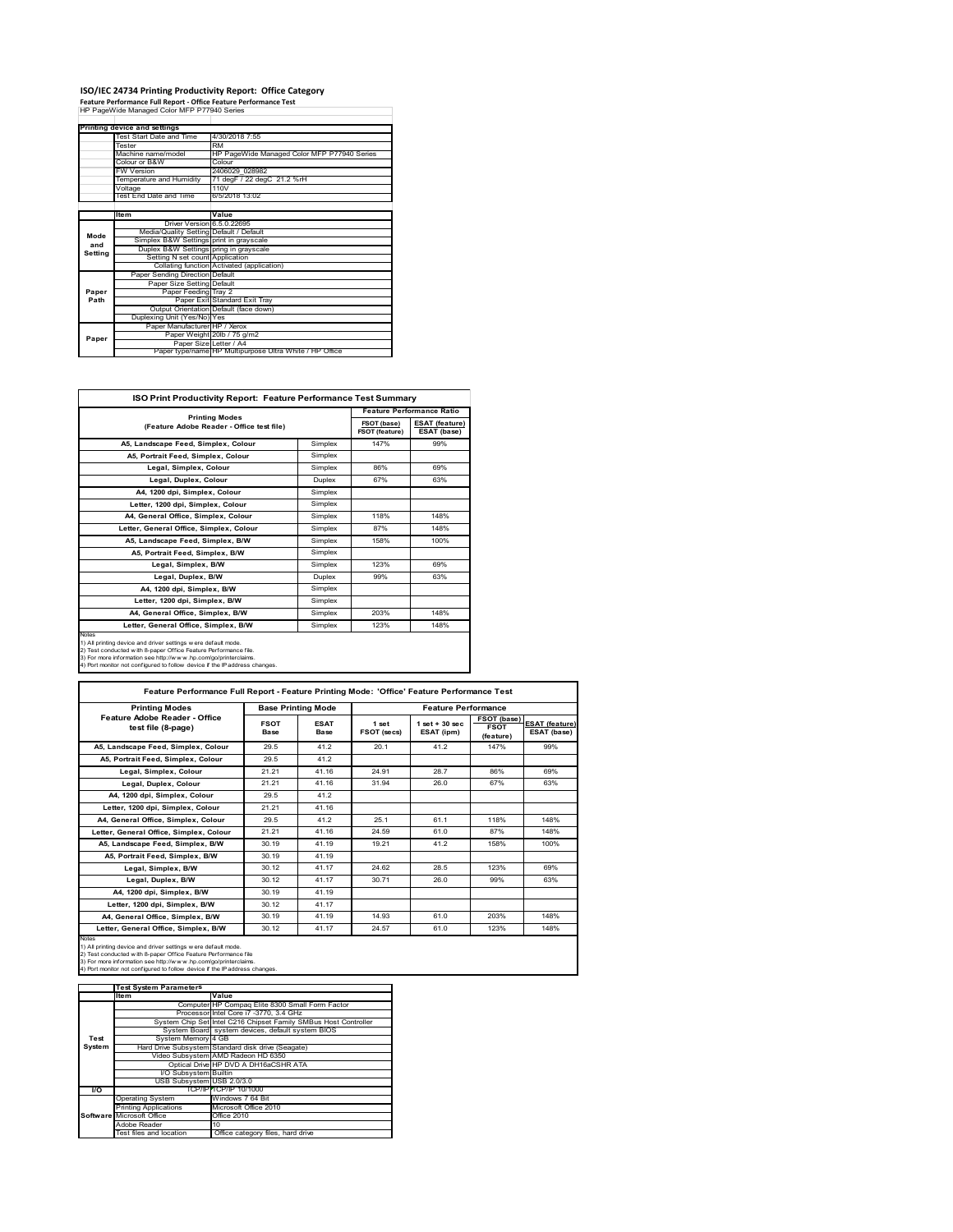# **ISO/IEC 17629 First Print Out Time Report: Office Category**

**Full Detailed Test Report ‐ LETTER** HP PageWide Managed Color MFP P77940 Series

|            | Printing device and settings               |                                                   |  |  |  |
|------------|--------------------------------------------|---------------------------------------------------|--|--|--|
|            | Test Start Date and Time                   | 4/30/2018 7:55                                    |  |  |  |
|            | Tester                                     | RM<br>HP PageWide Managed Color MFP P77940 Series |  |  |  |
|            | Machine name/model                         |                                                   |  |  |  |
|            | Colour or B&W                              | Colour                                            |  |  |  |
|            | FW Version                                 | 2406029 028982                                    |  |  |  |
|            | Configuration (options)                    | Default                                           |  |  |  |
|            | Controller                                 | unknown                                           |  |  |  |
|            | Printing device page count                 | Not Specified                                     |  |  |  |
|            | Printing supplies page count Not Specified |                                                   |  |  |  |
|            | Temperature and Humidity                   | 71 degF / 22 degC 21.2 %rH                        |  |  |  |
|            | Voltage                                    | 110V                                              |  |  |  |
|            | Test End Date and Time                     | 6/5/2018 13:02                                    |  |  |  |
|            |                                            |                                                   |  |  |  |
|            | <b>Item</b>                                | Value                                             |  |  |  |
| Mode       | PDL and driver version                     | 6.5.0.22695                                       |  |  |  |
| and        | Print Quality mode                         | default                                           |  |  |  |
| Setting    | <b>B&amp;W</b> settings                    | default                                           |  |  |  |
|            | Paper feed orientation                     | Short Edge                                        |  |  |  |
| Paper      | Paper type setting                         | default                                           |  |  |  |
|            | Paper feeding                              | Standard cassette                                 |  |  |  |
|            | Paper exit                                 | Standard exit tray                                |  |  |  |
| Paper Path | Output orientation                         | default (face up or face down)                    |  |  |  |

ń

**ISO First Page Out Time Summary Report: Office Category**

| FPOT from Ready (seconds)                                                                                                                                                                                                                                                                                                                               |
|---------------------------------------------------------------------------------------------------------------------------------------------------------------------------------------------------------------------------------------------------------------------------------------------------------------------------------------------------------|
| 8.22                                                                                                                                                                                                                                                                                                                                                    |
|                                                                                                                                                                                                                                                                                                                                                         |
| 8.15                                                                                                                                                                                                                                                                                                                                                    |
|                                                                                                                                                                                                                                                                                                                                                         |
| 1) All printing device and driver settings w ere default mode.<br>2) For the B/W results, the print driver was set to "print in B/W".<br>3) For more information see http://www.hp.com/go/printerclaims.<br>4) Port monitor not configured to follow device if the IP address changes.<br>5) Page counts w ere collected after completion of the tests. |
|                                                                                                                                                                                                                                                                                                                                                         |

|                                                        | ISO First Page Out Time Report: Office Category                                                                                                                                                                                                                                                                                                                                                             |                            |                            |                              |                            |                   |  |
|--------------------------------------------------------|-------------------------------------------------------------------------------------------------------------------------------------------------------------------------------------------------------------------------------------------------------------------------------------------------------------------------------------------------------------------------------------------------------------|----------------------------|----------------------------|------------------------------|----------------------------|-------------------|--|
| <b>Detailed Report: LETTER</b>                         |                                                                                                                                                                                                                                                                                                                                                                                                             |                            |                            |                              |                            |                   |  |
|                                                        |                                                                                                                                                                                                                                                                                                                                                                                                             | Word<br>(seconds)          | Excel<br>(seconds)         | Adobe<br>Reader<br>(seconds) | Average<br>(seconds)       | <b>Delay Time</b> |  |
|                                                        | FPOT from Ready - Simplex                                                                                                                                                                                                                                                                                                                                                                                   | 7.94                       | 7.94                       | 8.77                         | 8.22                       | 48 Seconds        |  |
|                                                        | FPOT from Ready - Duplex                                                                                                                                                                                                                                                                                                                                                                                    |                            |                            |                              |                            |                   |  |
| <b>Color Mode</b>                                      | FPOT from Sleep - Simplex                                                                                                                                                                                                                                                                                                                                                                                   |                            |                            | 23.75                        |                            | 76 Minutes        |  |
|                                                        | Recovery Time                                                                                                                                                                                                                                                                                                                                                                                               |                            |                            | 15.0                         |                            |                   |  |
|                                                        | FPOT from Off - Simplex                                                                                                                                                                                                                                                                                                                                                                                     |                            |                            | 236.37                       |                            |                   |  |
|                                                        | Warm-up Time                                                                                                                                                                                                                                                                                                                                                                                                |                            |                            | 227.60                       |                            |                   |  |
|                                                        | FPOT from Ready - Simplex                                                                                                                                                                                                                                                                                                                                                                                   | 7.65                       | 8.29                       | 8.50                         | 8.15                       | 48 Seconds        |  |
|                                                        | FPOT from Ready - Duplex                                                                                                                                                                                                                                                                                                                                                                                    |                            |                            |                              |                            |                   |  |
| <b>B&amp;W Mode</b>                                    | FPOT from Sleep - Simplex                                                                                                                                                                                                                                                                                                                                                                                   |                            |                            | 22.63                        |                            | 76 Minutes        |  |
|                                                        |                                                                                                                                                                                                                                                                                                                                                                                                             |                            |                            | 14.1                         |                            |                   |  |
|                                                        | Recovery Time                                                                                                                                                                                                                                                                                                                                                                                               |                            |                            |                              |                            |                   |  |
|                                                        | FPOT from Off - Simplex                                                                                                                                                                                                                                                                                                                                                                                     |                            |                            | 236.23                       |                            |                   |  |
| Notes                                                  | Warm-up Time                                                                                                                                                                                                                                                                                                                                                                                                |                            |                            | 22773                        |                            |                   |  |
|                                                        | 1) All printing device and driver settings w ere default mode.<br>2) For the B/W results, the print driver was set to "print in B/W".<br>3) For more information see http://www.hp.com/go/printerclaims.<br>4) Port monitor not configured to follow device if the IP address changes.<br>5) Page counts w ere collected after completion of the tests.<br>6) Details for FPOT from Sleep are show n below. |                            |                            |                              |                            |                   |  |
|                                                        |                                                                                                                                                                                                                                                                                                                                                                                                             |                            |                            |                              |                            |                   |  |
| <b>HP Data Table</b><br><b>Detailed Report: LETTER</b> |                                                                                                                                                                                                                                                                                                                                                                                                             | <b>FPOT Avg</b><br>(se cs) | FPOT (secs)<br>Iteration 1 | FPOT (secs)<br>Iteration 2   | FPOT (secs)<br>Iteration 3 | Application       |  |
|                                                        | FPOT from Sleep                                                                                                                                                                                                                                                                                                                                                                                             | 2375                       | 24 18                      | 23.32                        | N/A                        | Adobe Reader      |  |
| <b>Color Mode</b>                                      | FPOT from Sleep (15 minutes)<br>HP/Non ISO Test                                                                                                                                                                                                                                                                                                                                                             | 10.46                      | 10.43                      | 10.49                        | N/A                        | Adobe Reader      |  |
| <b>B&amp;W Mode</b>                                    | FPOT from Sleep                                                                                                                                                                                                                                                                                                                                                                                             | 22.63                      | 23.68                      | 21.58                        | N/A                        | Adobe Reader      |  |

Notes<br>1) All printing device and driver settings w ere default mode.<br>2) For the B/W results, the print driver w as set to "print in B/W".<br>3 DLP includes detailed iterations as data measurements may vary run to run.

|            | <b>Test System Parameters</b> |                                                       |  |  |
|------------|-------------------------------|-------------------------------------------------------|--|--|
|            | <b>Item</b>                   | Value                                                 |  |  |
|            | Computer                      | HP Compaq Elite 8300 Small Form Factor                |  |  |
|            | Processor                     | Intel Core i7 -3770, 3.4 GHz                          |  |  |
|            | System Chip Set               | Intel C216 Chipset Family SMBus Host Controller       |  |  |
|            | System Board                  | system devices, default system BIOS                   |  |  |
| Test       | <b>System Memory</b>          | 4 GB                                                  |  |  |
| System     | Hard Drive Subsystem          | Standard disk drive (Seagate)                         |  |  |
|            | Video Subsystem               | AMD Radeon HD 6350                                    |  |  |
|            | Optical Drive                 | HP DVD A DH16aCSHR ATA                                |  |  |
|            | I/O Subsystem                 | <b>Builtin</b>                                        |  |  |
|            | <b>USB Subsystem</b>          | USB 2.0/3.0                                           |  |  |
| Printing   |                               |                                                       |  |  |
| Device     | TCP/IP                        | 10/1000                                               |  |  |
| Connection |                               |                                                       |  |  |
|            | <b>Operating System</b>       | Windows 7 Business/Ultimate, 64 bit, Build 7601, SP 1 |  |  |
|            | <b>Printing Applications</b>  | Microsoft Office 2010 SP2                             |  |  |
| Software   |                               | Adobe Reader 10.1.4                                   |  |  |
|            | <b>Print Driver</b>           | 6.5.0.22695                                           |  |  |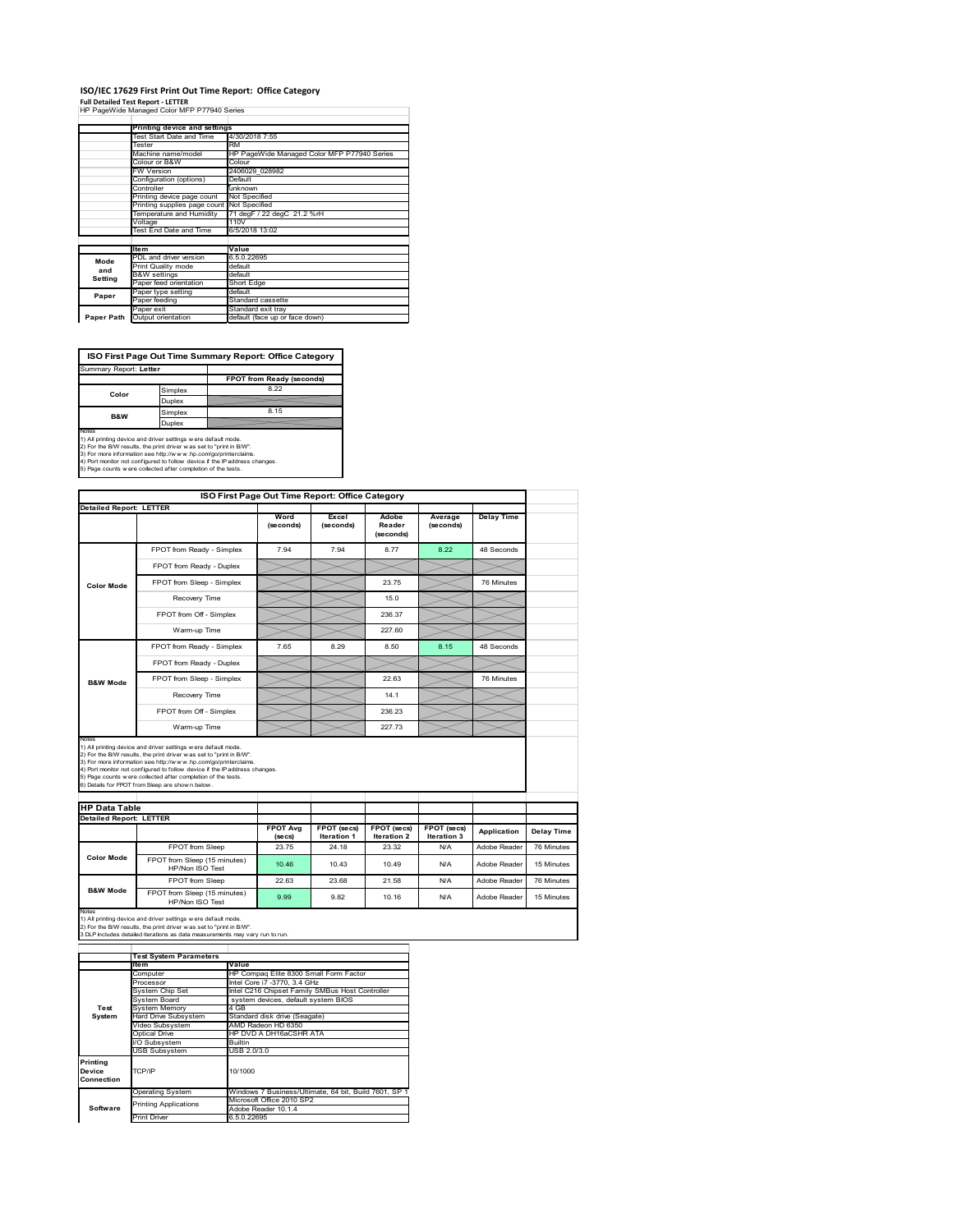## **ISO/IEC 17629 First Print Out Time Report: Office Category**

**Full Detailed Test Report ‐ A4** HP PageWide Managed Color MFP P77940 Series

|            | Printing device and settings |                                             |  |  |  |  |  |
|------------|------------------------------|---------------------------------------------|--|--|--|--|--|
|            | Test Start Date and Time     | 4/30/2018 7:55                              |  |  |  |  |  |
|            | Tester                       | <b>RM</b>                                   |  |  |  |  |  |
|            | Machine name/model           | HP PageWide Managed Color MFP P77940 Series |  |  |  |  |  |
|            | Colour or B&W                | Colour                                      |  |  |  |  |  |
|            | <b>FW Version</b>            | 2406029 028982                              |  |  |  |  |  |
|            | Configuration (options)      | Default                                     |  |  |  |  |  |
|            | Controller                   | unknown                                     |  |  |  |  |  |
|            | Printing device page count   | Not Specified                               |  |  |  |  |  |
|            | Printing supplies page count | Not Specified                               |  |  |  |  |  |
|            | Temperature and Humidity     | 71 degF / 22 degC 21.2 %rH                  |  |  |  |  |  |
|            | Voltage                      | 110V                                        |  |  |  |  |  |
|            | Test End Date and Time       | 6/5/2018 13:02                              |  |  |  |  |  |
|            |                              |                                             |  |  |  |  |  |
|            | <b>Item</b>                  | Value                                       |  |  |  |  |  |
| Mode       | PDL and driver version       | 6.5.0.22695                                 |  |  |  |  |  |
| and        | Print Quality mode           | default                                     |  |  |  |  |  |
| Setting    | <b>B&amp;W</b> settings      | default                                     |  |  |  |  |  |
|            | Paper feed orientation       | Short Edge                                  |  |  |  |  |  |
| Paper      | Paper type setting           | default                                     |  |  |  |  |  |
|            | Paper feeding                | Standard cassette                           |  |  |  |  |  |
|            | Paper exit                   | Standard exit tray                          |  |  |  |  |  |
| Paper Path | Output orientation           | default (face up or face down)              |  |  |  |  |  |

**ISO First Page Out Time Summary Report: Office Category**

| Summary Report: A4 |         |                           |
|--------------------|---------|---------------------------|
|                    |         | FPOT from Ready (seconds) |
| Colour             | Simplex | 8.09                      |
|                    | Duplex  |                           |
| <b>B&amp;W</b>     | Simplex | 8.24                      |
|                    | Duplex  |                           |
| $k = 1 - 1$        |         |                           |

Notes<br>1) All printing device and driver settings were default mode.<br>2) For the BAV results, the print driver was set to "print in BAV".<br>3) For more information see http://www.hp.com/golprinterclaims.<br>4) Port monitor not co

|                                                             |                                                                                                                                                                                                                                                                                                                                                                                                             | ISO First Page Out Time Report: Office Category |                             |                              |                      |                   |                          |
|-------------------------------------------------------------|-------------------------------------------------------------------------------------------------------------------------------------------------------------------------------------------------------------------------------------------------------------------------------------------------------------------------------------------------------------------------------------------------------------|-------------------------------------------------|-----------------------------|------------------------------|----------------------|-------------------|--------------------------|
| Detailed Report: A4                                         |                                                                                                                                                                                                                                                                                                                                                                                                             | Word<br>(seconds)                               | Excel<br>(seconds)          | Adobe<br>Reader<br>(seconds) | Average<br>(seconds) | <b>Delay Time</b> |                          |
| <b>Color Mode</b>                                           | FPOT from Ready - Simplex                                                                                                                                                                                                                                                                                                                                                                                   | 7.80                                            | 7.90                        | 8.57                         | 8.09                 | 48 Seconds        |                          |
|                                                             | FPOT from Ready - Duplex                                                                                                                                                                                                                                                                                                                                                                                    |                                                 |                             |                              |                      |                   |                          |
|                                                             | FPOT from Sleep - Simplex                                                                                                                                                                                                                                                                                                                                                                                   |                                                 |                             | 20.73                        |                      | 76 Minutes        |                          |
|                                                             | Recovery Time                                                                                                                                                                                                                                                                                                                                                                                               |                                                 |                             | 12.2                         |                      |                   |                          |
|                                                             | FPOT from Off - Simplex                                                                                                                                                                                                                                                                                                                                                                                     |                                                 |                             | 234.21                       |                      |                   |                          |
|                                                             | Warm-up Time                                                                                                                                                                                                                                                                                                                                                                                                |                                                 |                             | 225.64                       |                      |                   |                          |
|                                                             | FPOT from Ready - Simplex                                                                                                                                                                                                                                                                                                                                                                                   | 8.12                                            | 8.16                        | 8.42                         | 8.24                 | 48 Seconds        |                          |
|                                                             | FPOT from Ready - Duplex                                                                                                                                                                                                                                                                                                                                                                                    |                                                 |                             |                              |                      |                   |                          |
| <b>B&amp;W Mode</b>                                         | FPOT from Sleep - Simplex                                                                                                                                                                                                                                                                                                                                                                                   |                                                 |                             | 21.17                        |                      | 76 Minutes        |                          |
|                                                             | Recovery Time                                                                                                                                                                                                                                                                                                                                                                                               |                                                 |                             | 12.8                         |                      |                   |                          |
|                                                             |                                                                                                                                                                                                                                                                                                                                                                                                             |                                                 |                             |                              |                      |                   |                          |
|                                                             | FPOT from Off - Simplex                                                                                                                                                                                                                                                                                                                                                                                     |                                                 |                             | 238.88                       |                      |                   |                          |
|                                                             | Warm-up Time                                                                                                                                                                                                                                                                                                                                                                                                |                                                 |                             | 230.46                       |                      |                   |                          |
| Notes<br><b>HP Data Table</b><br><b>Detailed Report: A4</b> | 1) All printing device and driver settings w ere default mode.<br>2) For the B/W results, the print driver was set to "print in B/W".<br>3) For more information see http://www.hp.com/go/printerclaims.<br>4) Port monitor not configured to follow device if the IP address changes.<br>5) Page counts w ere collected after completion of the tests.<br>6) Details for FPOT from Sleep are show n below. | <b>FPOT Avg</b>                                 | FPOT (secs)                 | FPOT (secs)                  | FPOT (secs)          | Application       |                          |
|                                                             | FPOT from Sleep                                                                                                                                                                                                                                                                                                                                                                                             | (se cs)<br>20.73                                | <b>Iteration 1</b><br>21.07 | Iteration 2<br>20.39         | Iteration 3<br>N/A   | Adobe Reader      | Delay Time<br>76 Minutes |
| <b>Color Mode</b>                                           | FPOT from Sleep (15 minutes)<br>HP/Non ISO Test                                                                                                                                                                                                                                                                                                                                                             | 10.39                                           | 10.32                       | 10.46                        | N/A                  | Adobe Reader      | 15 Minutes               |
| <b>B&amp;W Mode</b>                                         | FPOT from Sleep                                                                                                                                                                                                                                                                                                                                                                                             | 21.17                                           | 21.83                       | 20.51                        | N/A                  | Adobe Reader      | 76 Minutes               |

|                                            | <b>Test System Parameters</b> |                                                       |  |  |  |  |
|--------------------------------------------|-------------------------------|-------------------------------------------------------|--|--|--|--|
|                                            | lte m                         | Value                                                 |  |  |  |  |
|                                            | Computer                      | HP Compag Elite 8300 Small Form Factor                |  |  |  |  |
|                                            | Processor                     | Intel Core i7 -3770, 3.4 GHz                          |  |  |  |  |
|                                            | System Chip Set               | Intel C216 Chipset Family SMBus Host Controller       |  |  |  |  |
|                                            | System Board                  | system devices, default system BIOS                   |  |  |  |  |
| Test                                       | <b>System Memory</b>          | 4 GB                                                  |  |  |  |  |
| System                                     | Hard Drive Subsystem          | Standard disk drive (Seagate)                         |  |  |  |  |
|                                            | Video Subsystem               | AMD Radeon HD 6350                                    |  |  |  |  |
|                                            | Optical Drive                 | HP DVD A DH16aCSHR ATA                                |  |  |  |  |
|                                            | I/O Subsystem                 | <b>Builtin</b>                                        |  |  |  |  |
|                                            | <b>USB Subsystem</b>          | USB 2.0/3.0                                           |  |  |  |  |
| Printing<br>TCP/IP<br>Device<br>Connection |                               | 10/1000                                               |  |  |  |  |
|                                            | <b>Operating System</b>       | Windows 7 Business/Ultimate, 64 bit, Build 7601, SP 1 |  |  |  |  |
|                                            | <b>Printing Applications</b>  | Microsoft Office 2010 SP2                             |  |  |  |  |
| Software                                   |                               | Adobe Reader 10.1.4                                   |  |  |  |  |
|                                            | Print Driver                  | 6.5.0.22695                                           |  |  |  |  |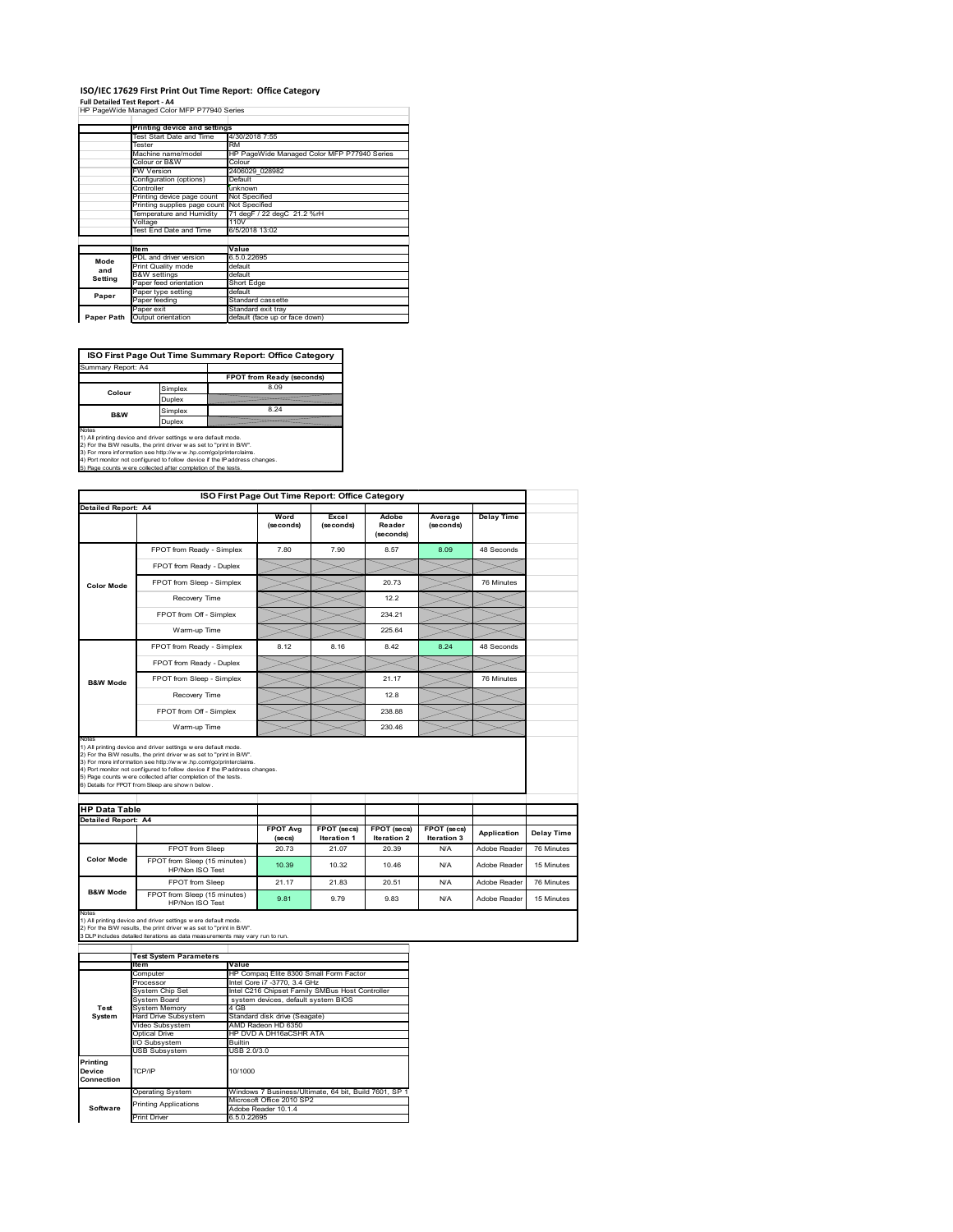### **ISO/IEC 29183 Copy Productivity Report**

### **Full Detailed Test Report ‐ LETTER**

HP PageWide Managed Color MFP P77940 Series Test Start Date and Time 5/1/2018 13:59 Tester RM Machine name/model HP PageWide Managed Color MFP P77940 Series Colour or B&W Colour FW Version 2406029\_028982 Configuration (options) Not Specified Temperature and Humidity 71 degF / 22 degC 21.2 %rH Test End Date and Time: 5/9/2018 18:24 **Pre-set Item Pre-set Value** Output Resolution Default Output Quality Default Copying Mode Colour for Colour and B&W for B&W Auto Density Adjustment Default Collating function Set in Control Panel Paper Sending Direction Default Paper Type Setting Paper Feeding Tray 2 Paper Exit Default Face Up Exit Default (face down) Fixing Capability Default Image Quality Stability Default Capacity of Paper Default Others None Paper Manufacturer HP / Xerox Paper Weight 20lb / 75 g/m2 Paper Size Letter / A4 Paper type/name HP Multipurpose Ultra White / HP Office **Machine Setup Information Paper Paper Paper Path Temporary Stop Mode**

| Summary Report: Letter |              |             |
|------------------------|--------------|-------------|
|                        |              |             |
|                        | <b>sFCOT</b> | sESAT (ipm) |
| Color                  | 10.80        | 41.21       |
| B&W                    | 10.27        | 41.21       |
| <b>Noton</b>           |              |             |

Notes First Copy Out and Copy Speed measured using ISO/IEC 29183, excludes first set of test documents. For more information see http://w w w .hp.com/go/printerclaims. Exact speed varies depending on the system configuration and document.

Only Target A w as used, all test documents have the same Saturated throughput. Reference ISO/IEC29183:2010 Clause 5, Sections 5.3.1 and 5.3.2

| Detailed Report: LETTER |               |              |       |             |                |             |
|-------------------------|---------------|--------------|-------|-------------|----------------|-------------|
|                         |               |              |       | sEFTP (ipm) |                |             |
|                         | <b>Target</b> | sFCOT (secs) | 1copy | 1copy+30sec | 1copy+4minutes | sESAT (ipm) |
|                         | A             | 10.80        | 5.55  | 31.40       | 39.17          | 41.21       |
|                         |               |              |       | 23 sets     | 173 sets       |             |
|                         | В             |              |       |             |                |             |
| Color                   | C             |              |       |             |                |             |
|                         | D             |              |       |             |                |             |
|                         | Average       | 10.80        | 5.55  | 31.40       | 39.17          | 41.21       |
|                         | Α             | 10.27        | 5.84  | 31.38       | 39.15          | 41.21       |
|                         |               |              |       | 23 sets     | 172 sets       |             |
|                         | B             |              |       |             |                |             |
| B&W                     | $\mathsf{C}$  |              |       |             |                |             |
|                         | D             |              |       |             |                |             |
|                         | Average       | 10.27        | 5.84  | 31.38       | 39.15          | 41.21       |

#### Notes

First Copy Out and Copy Speed measured using ISO/IEC 29183, excludes first set of test documents. For more information see http://w w w .hp.com/go/printerclaims. Exact speed varies depending on the system configuration and document. Only Target A w as used, all test documents have the same Saturated throughput. Reference ISO/IEC29183:2010 Clause 5, Sections 5.3.1 and 5.3.2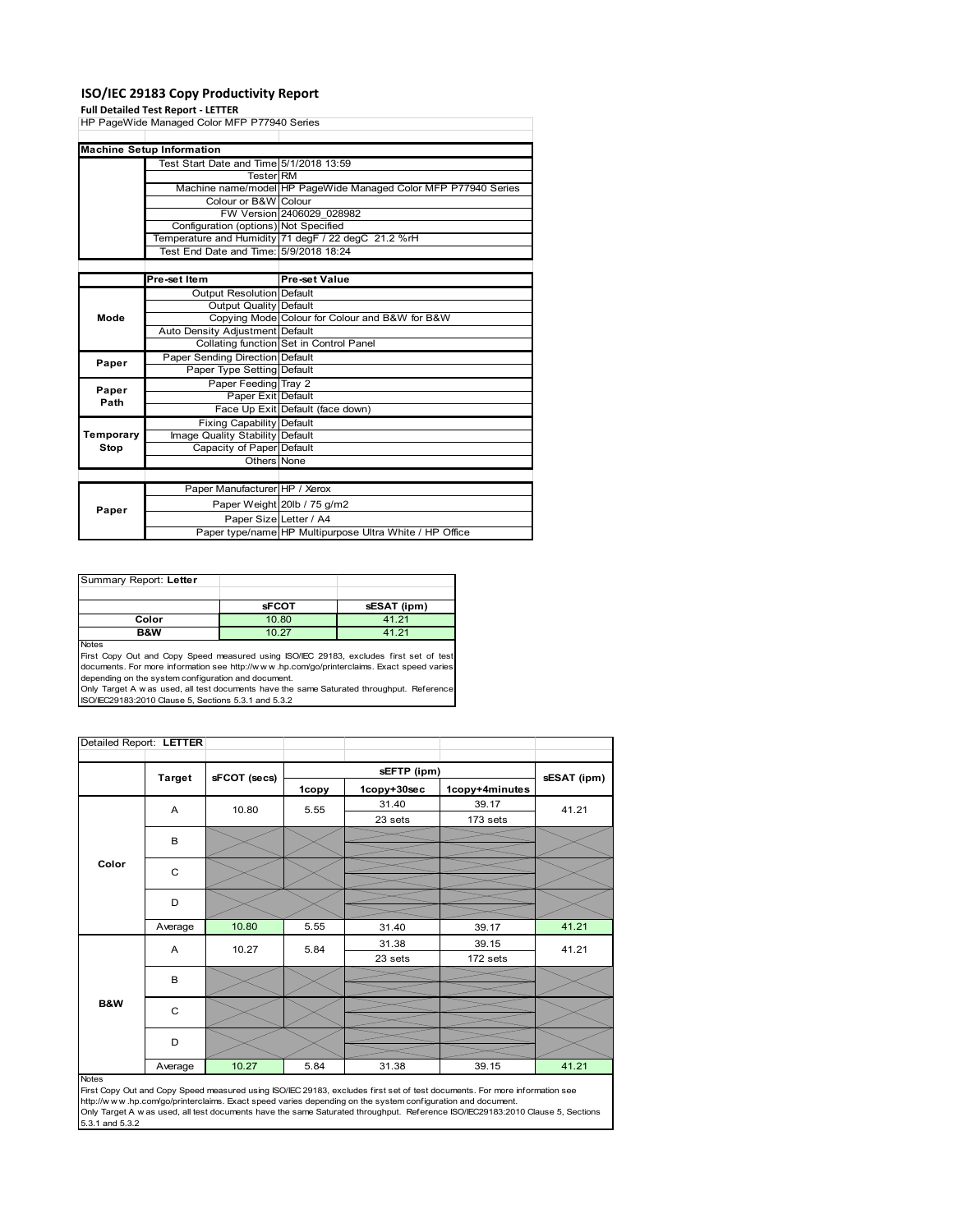## **ISO/IEC 29183 Copy Productivity Report**

### **Full Detailed Test Report ‐ A4**

|           | <b>LAIL NETAILER LEST DENNIT. WA</b>        |                                                                |  |  |  |
|-----------|---------------------------------------------|----------------------------------------------------------------|--|--|--|
|           | HP PageWide Managed Color MFP P77940 Series |                                                                |  |  |  |
|           |                                             |                                                                |  |  |  |
|           | <b>Machine Setup Information</b>            |                                                                |  |  |  |
|           | Test Start Date and Time 5/1/2018 13:59     |                                                                |  |  |  |
|           | Tester RM                                   |                                                                |  |  |  |
|           |                                             | Machine name/model HP PageWide Managed Color MFP P77940 Series |  |  |  |
|           | Colour or B&W Colour                        |                                                                |  |  |  |
|           |                                             | FW Version 2406029 028982                                      |  |  |  |
|           | Configuration (options) Not Specified       |                                                                |  |  |  |
|           |                                             | Temperature and Humidity 71 degF / 22 degC 21.2 %rH            |  |  |  |
|           | Test End Date and Time: 5/9/2018 18:24      |                                                                |  |  |  |
|           |                                             |                                                                |  |  |  |
|           | Pre-set Item                                | Pre-set Value                                                  |  |  |  |
|           | Output Resolution Default                   |                                                                |  |  |  |
| Mode      | <b>Output Quality Default</b>               |                                                                |  |  |  |
|           |                                             | Copying Mode Colour for Colour and B&W for B&W                 |  |  |  |
|           | Auto Density Adjustment Default             |                                                                |  |  |  |
|           |                                             | Collating function Set in Control Panel                        |  |  |  |
| Paper     | Paper Sending Direction Default             |                                                                |  |  |  |
|           | Paper Type Setting Default                  |                                                                |  |  |  |
| Paper     | Paper Feeding Tray 2                        |                                                                |  |  |  |
| Path      | Paper Exit Default                          |                                                                |  |  |  |
|           |                                             | Face Up Exit Default (face down)                               |  |  |  |
|           | <b>Fixing Capability Default</b>            |                                                                |  |  |  |
| Temporary | Image Quality Stability Default             |                                                                |  |  |  |
| Stop      | Capacity of Paper Default                   |                                                                |  |  |  |
|           | Others None                                 |                                                                |  |  |  |
|           |                                             |                                                                |  |  |  |
|           | Paper Manufacturer HP / Xerox               |                                                                |  |  |  |
|           |                                             | Paper Weight 20lb / 75 g/m2                                    |  |  |  |
| Paper     | Paper Size Letter / A4                      |                                                                |  |  |  |
|           |                                             | Paper type/name HP Multipurpose Ultra White / HP Office        |  |  |  |

| Summary Report: A4 |              |             |
|--------------------|--------------|-------------|
|                    |              |             |
|                    | <b>sFCOT</b> | sESAT (ipm) |
| Colour             | 10.54        | 41.25       |
| B&W                | 9.09         | 41.25       |
| <b>Noton</b>       |              |             |

Notes<br>First Copy Out and Copy Speed measured using ISO/IEC 29183, excludes first set of test<br>documents. For more information see http://www.hp.com/go/printerclaims. Exact speed varies<br>depending on the system configuration

| Detailed Report: A4 |               |              |       |             |                |             |  |
|---------------------|---------------|--------------|-------|-------------|----------------|-------------|--|
|                     |               |              |       | sEFTP (ipm) |                |             |  |
|                     | <b>Target</b> | sFCOT (secs) | 1copy | 1copy+30sec | 1copy+4minutes | sESAT (ipm) |  |
|                     | Α             | 10.54        | 5.69  | 30.55       | 39.22          | 41.25       |  |
|                     |               |              |       | 23 sets     | 172 sets       |             |  |
|                     | B             |              |       |             |                |             |  |
|                     |               |              |       |             |                |             |  |
| Colour              | $\mathsf{C}$  |              |       |             |                |             |  |
|                     |               |              |       |             |                |             |  |
|                     | D             |              |       |             |                |             |  |
|                     |               |              |       |             |                |             |  |
|                     | Average       | 10.54        | 5.69  | 30.55       | 39.22          | 41.25       |  |
|                     | A             | 9.09         | 6.60  | 31.13       | 39.08          | 41.25       |  |
|                     |               |              |       | 23 sets     | 173 sets       |             |  |
|                     | B             |              |       |             |                |             |  |
| <b>B&amp;W</b>      |               |              |       |             |                |             |  |
|                     | C             |              |       |             |                |             |  |
|                     |               |              |       |             |                |             |  |
|                     | D             |              |       |             |                |             |  |
|                     | Average       | 9.09         | 6.60  | 31.13       | 39.08          | 41.25       |  |

Average 8.09 6.60 31.13 39.08 41.25<br>
First Copy Out and Copy Speed measured using ISO/IEC 29183, excludes first set of test documents. For more information see<br>
First://www.hp.com/go/printerclaims. Exact speed varies depen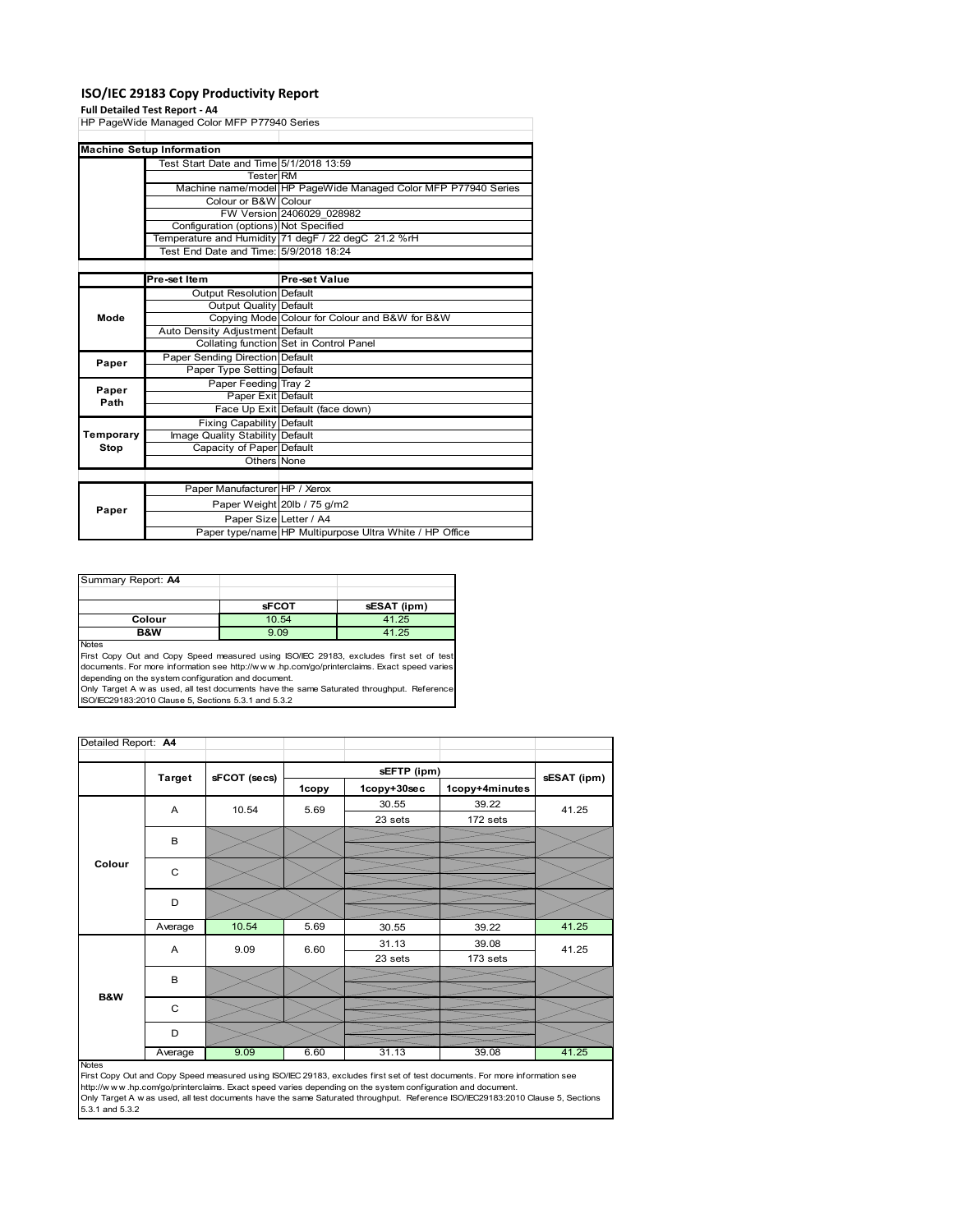## **ISO/IEC 24735 Copy Productivity Report**

Paper Weight 20lb / 75 g/m2 Paper Size Letter / A4

**Full Detailed Test Report ‐ LETTER**

| <b>Machine Setup Information</b>        |                                                                 |
|-----------------------------------------|-----------------------------------------------------------------|
| Test Start Date and Time 5/2/2018 16:19 |                                                                 |
| TesterIRM                               |                                                                 |
|                                         | Machine name/model HP PageWide Managed Color MFP P77940 Series  |
| Colour or B&W Colour                    |                                                                 |
|                                         | FW Version 2406029 028982                                       |
| Configuration (options) Not Specified   |                                                                 |
|                                         | Temperature and Humidity 71 degF / 22 degC 21.2 %rH             |
| Test End Date and Time: 5/9/2018 17:07  |                                                                 |
|                                         |                                                                 |
| <b>Pre-set Item</b>                     | <b>Pre-set Value</b>                                            |
| Output Resolution Default               |                                                                 |
| Output Quality Default                  |                                                                 |
| <b>Copying Mode Default</b>             |                                                                 |
| Auto Density Adjustment Default         |                                                                 |
|                                         | Collating function Activated (if not activated in default mode) |
| <b>Paper Sending Direction Default</b>  |                                                                 |
| Paper Type Setting Default              |                                                                 |
|                                         | Paper Feeding Standard cassette                                 |
|                                         | Paper Exit Standard exit tray                                   |
| Face Up Exit Default                    |                                                                 |
| <b>Fixing Capability Default</b>        |                                                                 |
| Image Quality Stability Default         |                                                                 |
| Capacity of Paper Default               |                                                                 |
|                                         | Others Default                                                  |
|                                         |                                                                 |
| Paper Manufacturer HP / Xerox           |                                                                 |

| <b>ISO/IEC 24735 Copy Productivity Report</b> |         |                                                     |             |                 |                |                  |  |  |
|-----------------------------------------------|---------|-----------------------------------------------------|-------------|-----------------|----------------|------------------|--|--|
| Detailed Report: LETTER                       |         |                                                     |             |                 |                |                  |  |  |
|                                               | Copying | FSOT (secs)                                         |             | EFTP (ipm)      |                | ESAT (ipm)       |  |  |
|                                               | Mode    | 1 set only                                          | 1 set only  | $1$ set + 30sec | 1 set + $4min$ | $1 set + 30 sec$ |  |  |
|                                               | 1:1     | 17.39                                               | 13.80       | 27.38           | 38.99          | 41.16            |  |  |
|                                               |         |                                                     | (1 set)     | 7 sets          | 43 sets        |                  |  |  |
| <b>Color Mode</b>                             | 1:2     | 28.07                                               | 8.54        | 18.42           |                | 26.62            |  |  |
|                                               |         |                                                     | (1 set)     | 5 sets          |                |                  |  |  |
|                                               | 2:2     | 25.71                                               | 9.32        | 19.54           |                | 26.62            |  |  |
|                                               |         |                                                     | $1$ set $)$ | 5 sets          |                |                  |  |  |
|                                               | 1:1     | 16.20                                               | 14.81       | 28.90           | 39.23          | 41.15            |  |  |
|                                               |         |                                                     |             | 7 sets          | 43 sets        |                  |  |  |
| <b>B&amp;W</b> mode                           | 1:2     | 26.42                                               | 9.06        | 19.38           |                | 26.64            |  |  |
|                                               |         |                                                     |             | 5 sets          |                |                  |  |  |
|                                               | 2:2     | 24.52                                               | 9.78        | 20.60           |                | 28.82            |  |  |
|                                               |         |                                                     |             | 5 sets          |                |                  |  |  |
| <b>Notes</b>                                  |         | Reports located: http://www.hp.com/go/printerclaims |             |                 |                |                  |  |  |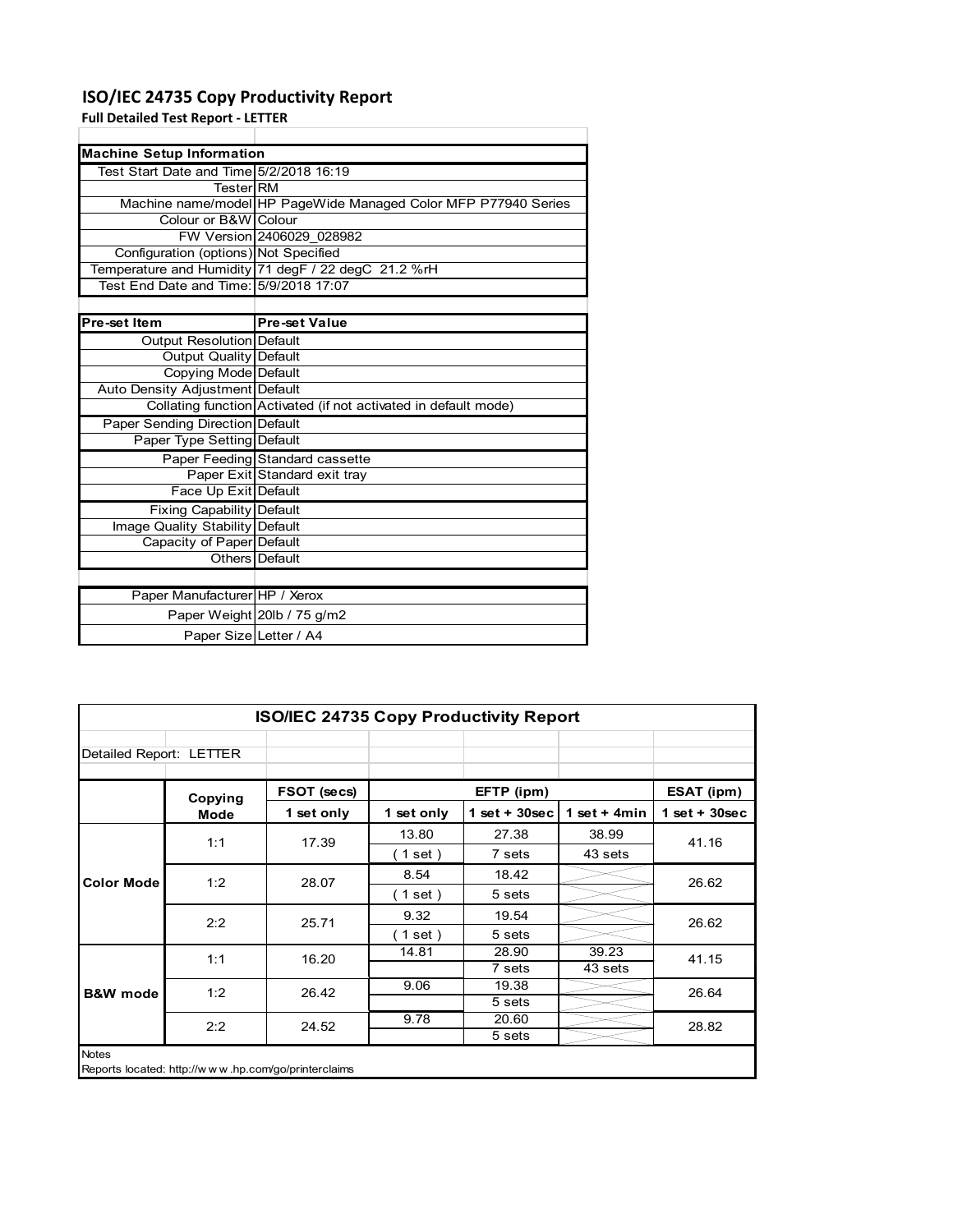# **ISO/IEC 24735 Copy Productivity Report**

**Full Detailed Test Report ‐ A4**

| <b>Machine Setup Information</b>        |                                                                 |
|-----------------------------------------|-----------------------------------------------------------------|
| Test Start Date and Time 5/2/2018 16:19 |                                                                 |
| <b>TesterIRM</b>                        |                                                                 |
|                                         | Machine name/model HP PageWide Managed Color MFP P77940 Series  |
| Colour or B&W Colour                    |                                                                 |
|                                         | FW Version 2406029 028982                                       |
| Configuration (options) Not Specified   |                                                                 |
|                                         | Temperature and Humidity 71 degF / 22 degC 21.2 %rH             |
| Test End Date and Time: 5/9/2018 17:07  |                                                                 |
|                                         |                                                                 |
| Pre-set Item                            | <b>Pre-set Value</b>                                            |
| Output Resolution Default               |                                                                 |
| <b>Output Quality Default</b>           |                                                                 |
| Copying Mode Default                    |                                                                 |
| Auto Density Adjustment Default         |                                                                 |
|                                         | Collating function Activated (if not activated in default mode) |
| Paper Sending Direction Default         |                                                                 |
| Paper Type Setting Default              |                                                                 |
|                                         | Paper Feeding Standard cassette                                 |
|                                         | Paper Exit Standard exit tray                                   |
| Face Up Exit Default                    |                                                                 |
| Fixing Capability Default               |                                                                 |
| Image Quality Stability Default         |                                                                 |
| Capacity of Paper Default               |                                                                 |
|                                         | Others Default                                                  |
|                                         |                                                                 |
| Paper Manufacturer HP / Xerox           |                                                                 |
|                                         | Paper Weight 20lb / 75 g/m2                                     |
| Paper Size Letter / A4                  |                                                                 |

| <b>ISO/IEC 24735 Copy Productivity Report</b> |                                                     |             |                          |                 |                 |                 |  |  |  |  |
|-----------------------------------------------|-----------------------------------------------------|-------------|--------------------------|-----------------|-----------------|-----------------|--|--|--|--|
| Detailed Report: A4                           |                                                     |             |                          |                 |                 |                 |  |  |  |  |
|                                               | Copying                                             | FSOT (secs) |                          | EFTP (ipm)      |                 | ESAT (ipm)      |  |  |  |  |
|                                               | <b>Mode</b>                                         | 1 set only  | 1 set only               | $1$ set + 30sec | 1 set + 4 $min$ | $1$ set + 30sec |  |  |  |  |
| Colour<br>Mode                                | 1:1                                                 | 17.52       | 13.69                    | 29.44           | 39.01           | 41.24           |  |  |  |  |
|                                               |                                                     |             | (1 set)                  | 7 sets          | 43 sets         |                 |  |  |  |  |
|                                               | 1:2                                                 | 29.46       | 8.14                     | 18.76           |                 | 26.66           |  |  |  |  |
|                                               |                                                     |             | (1 set )                 | 5 sets          |                 |                 |  |  |  |  |
|                                               | 2:2                                                 | 25.79       | 9.30                     | 20.04           |                 | 28.74           |  |  |  |  |
|                                               |                                                     |             | $\left( 1$ set $\right)$ | 5 sets          |                 |                 |  |  |  |  |
|                                               | 1:1                                                 | 16.12       | 14.89                    | 31.51           | 39.14           | 41.23           |  |  |  |  |
|                                               |                                                     |             |                          | 7 sets          | 43 sets         |                 |  |  |  |  |
| <b>B&amp;W</b> mode                           | 1:2                                                 | 26.14       | 9.18                     | 19.34           |                 | 26.66           |  |  |  |  |
|                                               |                                                     |             |                          | 5 sets          |                 |                 |  |  |  |  |
|                                               | 2:2                                                 | 28.75       | 8.34                     | 17.72           |                 | 28.82           |  |  |  |  |
|                                               |                                                     |             |                          | 5 sets          |                 |                 |  |  |  |  |
| <b>Notes</b>                                  | Reports located: http://www.hp.com/go/printerclaims |             |                          |                 |                 |                 |  |  |  |  |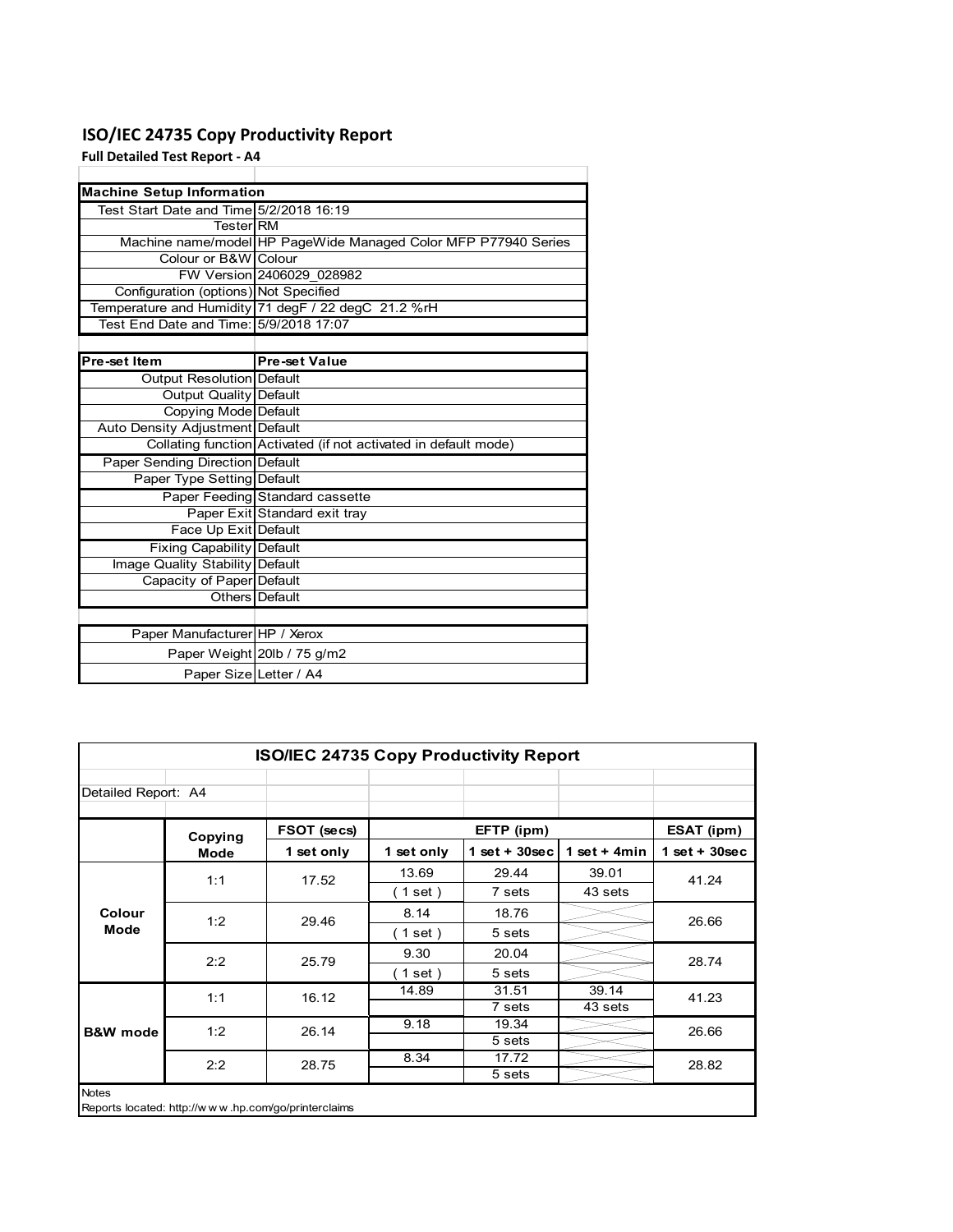# **ISO/IEC 17991 Scanning Productivity Report Full Detailed Test Report ‐ LETTER Machine Setup Information**

|            | <b>Machine Setup Information</b> |                                             |  |  |  |  |
|------------|----------------------------------|---------------------------------------------|--|--|--|--|
|            | <b>Test Start Date and Time</b>  | 5/8/2018 11:29                              |  |  |  |  |
|            | Tester                           | <b>RM</b>                                   |  |  |  |  |
|            | Machine name/model               | HP PageWide Managed Color MFP P77940 Series |  |  |  |  |
|            | Colour or B&W                    | Colour                                      |  |  |  |  |
|            | Configuration (options)          | Default                                     |  |  |  |  |
|            | emperature and Humidity          | 71 degF / 22 degC 21.2 %rH                  |  |  |  |  |
|            | Voltage                          | 110V                                        |  |  |  |  |
|            | Test End Date and Time           | 5/9/2018 10:41                              |  |  |  |  |
|            |                                  |                                             |  |  |  |  |
|            | <b>Preset Item</b>               | <b>Preset Value</b>                         |  |  |  |  |
|            | Scanning resolution              | default (200 dpi)                           |  |  |  |  |
|            | Colour or grey scale/B&W         | default (colour)                            |  |  |  |  |
| Mode       | Duplex / simplex                 | default (simplex)                           |  |  |  |  |
|            | Original page size               | default (A4)                                |  |  |  |  |
| and        | Paper feed orientation           | default (long edge)                         |  |  |  |  |
| Setting    | Scan destination                 | default (shared network)                    |  |  |  |  |
|            | Storing File Type                | default (PDF-multi)                         |  |  |  |  |
|            | Auto scan quality adjustment     | default (factory preset default setting)    |  |  |  |  |
|            |                                  |                                             |  |  |  |  |
| <b>ADF</b> | Paper feed direction             | default (long edge)                         |  |  |  |  |
| Paper-path | Output orientation               | default                                     |  |  |  |  |

| <b>Scanning Mode</b><br>File format<br>Scanning<br>scESAT 30secA<br>Resolution<br>version<br>side<br>(ipm)<br>single sided<br>68.05<br><b>PDF 1.4</b><br>200<br>Colour<br>double sided<br>124.95<br>single sided<br>67.23<br><b>PDF 1.4</b><br><b>B&amp;W</b><br>200<br>double sided<br>132.80 | <b>Summary Report: Letter</b> |  |  |                           |
|------------------------------------------------------------------------------------------------------------------------------------------------------------------------------------------------------------------------------------------------------------------------------------------------|-------------------------------|--|--|---------------------------|
|                                                                                                                                                                                                                                                                                                |                               |  |  | <b>Measurement result</b> |
|                                                                                                                                                                                                                                                                                                |                               |  |  |                           |
|                                                                                                                                                                                                                                                                                                |                               |  |  |                           |
|                                                                                                                                                                                                                                                                                                |                               |  |  |                           |
|                                                                                                                                                                                                                                                                                                |                               |  |  |                           |
|                                                                                                                                                                                                                                                                                                |                               |  |  |                           |
|                                                                                                                                                                                                                                                                                                |                               |  |  |                           |

**ISO/IEC 17991 - Scan Summary Report: Network Folder Productivity Measurement**

| <b>Summary Report: Letter</b> |                      |            |              |                           |                  |               |  |
|-------------------------------|----------------------|------------|--------------|---------------------------|------------------|---------------|--|
|                               | <b>Scanning Mode</b> |            |              | <b>Measurement result</b> |                  |               |  |
|                               | File format          | Resolution | Scanning     | scEFTP 30secF             | File size 30secF | Number of     |  |
|                               | version              |            | side         | (ipm)                     | (Mbyte)          | Sets (30secF) |  |
| Colour                        | PDF 1.4              | 200        | single sided | 49.48                     | 3.57             | 10.00         |  |
|                               |                      |            | double sided | 74.86                     | 5.63             | 17.00         |  |
| B&W                           | <b>PDF 1.4</b>       | 200        | single sided | 50.00                     | 1.74             | 10.00         |  |
|                               |                      |            | double sided | 69.11                     | 3.18             | 18.00         |  |
| Notes                         |                      |            |              |                           |                  |               |  |

┓

Notes 1) For more information see http://w w w .hp.com/go/printerclaims. 2) For the B/W results, the device scan setting is set to "Scan in B/W".

| ISO/IEC 17991 - Scan Full Report: ADF Productivity Measurement |                        |                       |                  |                       |                           |                        |  |  |
|----------------------------------------------------------------|------------------------|-----------------------|------------------|-----------------------|---------------------------|------------------------|--|--|
| <b>Summary Report: Letter</b>                                  |                        |                       |                  |                       |                           |                        |  |  |
|                                                                |                        | <b>Scanning Mode</b>  |                  |                       | <b>Measurement result</b> |                        |  |  |
|                                                                | File format<br>version | Resolution            | Scanning<br>side | scFFTP 1setA<br>(ipm) | scEETP 30secA<br>(ipm)    | scESAT 30secA<br>(ipm) |  |  |
|                                                                |                        | <b>PDF 1.4</b><br>200 | single sided     | 32.91                 | 62.07                     | 68.05                  |  |  |
| Colour                                                         |                        |                       | double sided     | 41.16                 | 110.95                    | 124.95                 |  |  |
|                                                                | <b>PDF 1.4</b>         | 200                   | single sided     | 33.24                 | 61.14                     | 67.23                  |  |  |
| <b>B&amp;W</b>                                                 |                        |                       | double sided     | 42.21                 | 119.09                    | 132.8                  |  |  |
| <b>Notes</b>                                                   |                        |                       |                  |                       |                           |                        |  |  |

Notes 1) For more information see http://w w w .hp.com/go/printerclaims. 2) For the B/W results, the device scan setting is set to "Scan in B/W".

| ISO/IEC 17991 - Scan Full Report: Network Folder Productivity Measurement |                        |                      |                  |                           |       |                                           |                               |  |  |  |
|---------------------------------------------------------------------------|------------------------|----------------------|------------------|---------------------------|-------|-------------------------------------------|-------------------------------|--|--|--|
| <b>Summary Report: Letter</b>                                             |                        |                      |                  |                           |       |                                           |                               |  |  |  |
|                                                                           |                        | <b>Scanning Mode</b> |                  | <b>Measurement result</b> |       |                                           |                               |  |  |  |
|                                                                           | File format<br>version | Resolution           | Scanning<br>side | scEETP 1setE<br>(ipm)     | (ipm) | scEFTP 30secF File size 30secF<br>(Mbyte) | Number of<br>Sets<br>(30secF) |  |  |  |
| Colour                                                                    | 200<br><b>PDF 1.4</b>  |                      | single sided     | 19.23                     | 49.48 | 3.57                                      | 10                            |  |  |  |
|                                                                           |                        |                      | double sided     | 20.90                     | 74.86 | 5.63                                      | 17                            |  |  |  |
| <b>B&amp;W</b>                                                            | <b>PDF 1.4</b>         | 200                  | single sided     | 18.46                     | 50.00 | 1.74                                      | 10                            |  |  |  |
|                                                                           |                        |                      | double sided     | 22.90                     | 69.11 | 3.18                                      | 18                            |  |  |  |
| <b>Notes</b>                                                              |                        |                      |                  |                           |       |                                           |                               |  |  |  |

|            | <b>Test System Parameters</b> |                                                       |  |  |  |
|------------|-------------------------------|-------------------------------------------------------|--|--|--|
|            | Item                          | Value                                                 |  |  |  |
|            | Computer name                 | HP Compaq Elite 8300 Small Form Factor                |  |  |  |
|            | Processor                     | Intel Core i7 -3770, 3.4 GHz                          |  |  |  |
|            | System Chip Set               | Intel C216 Chipset Family SMBus Host Controller       |  |  |  |
|            | <b>System Board</b>           | System devices, default system BIOS                   |  |  |  |
|            | <b>System Memory</b>          | 4 GB                                                  |  |  |  |
| System     | Hard Drive Subsystem          | Standard disk drive (Seagate)                         |  |  |  |
|            | Video Subsystem               | AMD Radeon HD 6350                                    |  |  |  |
|            | <b>Optical Drive</b>          | HP DVD A DH16aCSHR ATA                                |  |  |  |
|            | I/O Subsystem                 | <b>Builtin</b>                                        |  |  |  |
|            | <b>USB Subsystem</b>          | USB 2.0/3.0                                           |  |  |  |
|            | <b>Operating System</b>       | Windows 7 Business/Ultimate, 64 bit, Build 7601, SP 1 |  |  |  |
|            | I ocation of network folder   | PC.                                                   |  |  |  |
|            | Internet Protocol             | IP <sub>v4</sub>                                      |  |  |  |
| Scanning   | <b>Transfer Protocol</b>      | <b>SMB</b>                                            |  |  |  |
| Device     | Hub                           | Trendnet Router and Gbit Switch                       |  |  |  |
| Connection | Network Speed                 | TCP 10/1000 Mbit Ethernet                             |  |  |  |
|            | <b>Connetion Cable</b>        | Cat6 Straight cable                                   |  |  |  |
|            | Wireless router               | No use                                                |  |  |  |
|            | Others                        | No use                                                |  |  |  |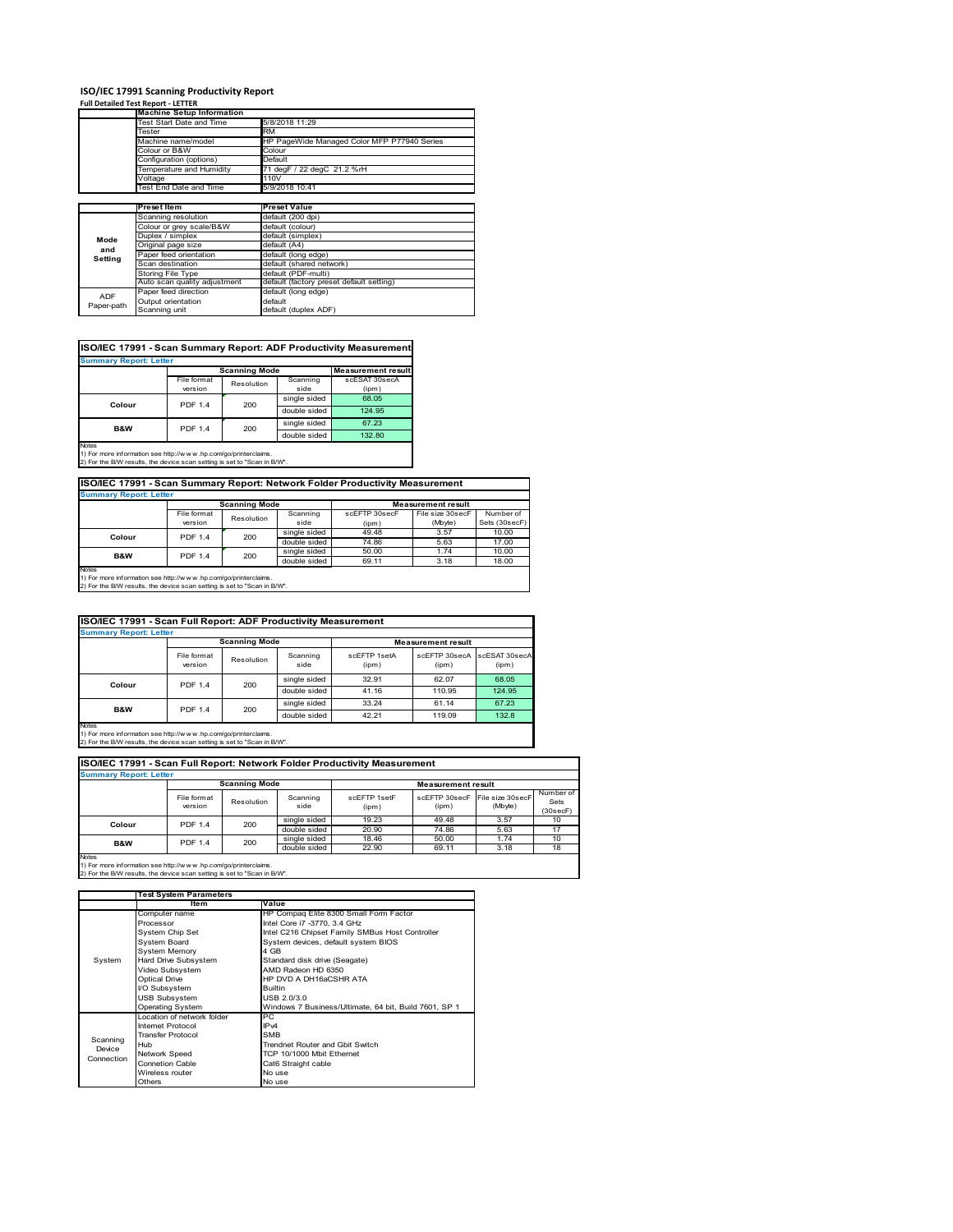### **ISO/IEC 17991 Scanning Productivity Report**

**Full Detailed Test Report ‐ A4**

|            | <b>Machine Setup Information</b> |                                             |
|------------|----------------------------------|---------------------------------------------|
|            | Test Start Date and Time         | 5/8/2018 11:29                              |
|            | Tester                           | <b>RM</b>                                   |
|            | Machine name/model               | HP PageWide Managed Color MFP P77940 Series |
|            | Colour or B&W                    | Colour                                      |
|            | Configuration (options)          | Default                                     |
|            | Temperature and Humidity         | 71 degF / 22 degC 21.2 %rH                  |
|            | Voltage                          | 110V                                        |
|            | Test End Date and Time           | 5/9/2018 10:41                              |
|            |                                  |                                             |
|            | <b>Preset Item</b>               | <b>Preset Value</b>                         |
|            | Scanning resolution              | default (200 dpi)                           |
|            | Colour or grey scale/B&W         | default (colour)                            |
| Mode       | Duplex / simplex                 | default (simplex)                           |
| and        | Original page size               | default (A4)                                |
| Setting    | Paper feed orientation           | default (long edge)                         |
|            | Scan destination                 | default (shared network)                    |
|            | <b>Storing File Type</b>         | default (PDF-multi)                         |
|            | Auto scan quality adjustment     | default (factory preset default setting)    |
| <b>ADF</b> | Paper feed direction             | default (long edge)                         |
|            | Output orientation               | default                                     |
| Paper-path |                                  |                                             |

| <b>Summary Report: A4</b> |                        |                      |                  |                           |
|---------------------------|------------------------|----------------------|------------------|---------------------------|
|                           |                        | <b>Scanning Mode</b> |                  | <b>Measurement result</b> |
|                           | File format<br>version | Resolution           | Scanning<br>side | scESAT 30secA<br>(ipm)    |
|                           | <b>PDF 1.4</b>         | 200                  | single sided     | 69.26                     |
| Colour                    |                        |                      | double sided     | 128.19                    |
| <b>B&amp;W</b>            | <b>PDF 1.4</b>         | 200                  | single sided     | 68.81                     |
|                           |                        |                      | double sided     | 139.43                    |

1) For more information see http://w w w .hp.com/go/printerclaims. 2) For the B/W results, the device scan setting is set to "Scan in B/W".

**ISO/IEC 17991 - Scan Summary Report: Network Folder Productivity Measurement**

| <b>Summary Report: A4</b> |                      |            |              |                           |                  |               |  |
|---------------------------|----------------------|------------|--------------|---------------------------|------------------|---------------|--|
|                           | <b>Scanning Mode</b> |            |              | <b>Measurement result</b> |                  |               |  |
|                           | File format          | Resolution | Scanning     | scEFTP 30secF             | File size 30secF | Number of     |  |
|                           | version              |            | side         | (ipm)                     | (Mbyte)          | Sets (30secF) |  |
| Colour                    | <b>PDF 1.4</b>       | 200        | single sided | 48.97                     | 3.23             | 10.00         |  |
|                           |                      |            | double sided | 75.13                     | 6.33             | 18.00         |  |
| B&W                       | <b>PDF 1.4</b>       | 200        | single sided | 51.61                     | 1.60             | 10.00         |  |
|                           |                      |            | double sided | 68.56                     | 3.39             | 19.00         |  |
| Notes                     |                      |            |              |                           |                  |               |  |

Notes 1) For more information see http://w w w .hp.com/go/printerclaims. 2) For the B/W results, the device scan setting is set to "Scan in B/W".

| ISO/IEC 17991 - Scan Full Report: ADF Productivity Measurement |                        |                      |                           |                       |                        |                        |  |  |  |
|----------------------------------------------------------------|------------------------|----------------------|---------------------------|-----------------------|------------------------|------------------------|--|--|--|
| <b>Summary Report: A4</b>                                      |                        |                      |                           |                       |                        |                        |  |  |  |
|                                                                |                        | <b>Scanning Mode</b> | <b>Measurement result</b> |                       |                        |                        |  |  |  |
|                                                                | File format<br>version | Resolution           | Scanning<br>side          | scFFTP 1setA<br>(ipm) | scEFTP 30secA<br>(ipm) | scESAT 30secA<br>(ipm) |  |  |  |
| Colour                                                         | <b>PDF 1.4</b>         | 200                  | single sided              | 33.38                 | 62.98                  | 69.26                  |  |  |  |
|                                                                |                        |                      | double sided              | 42.40                 | 114.7                  | 128.19                 |  |  |  |
|                                                                | <b>PDF 1.4</b>         | 200                  | single sided              | 33.01                 | 62.83                  | 68.81                  |  |  |  |
| <b>B&amp;W</b>                                                 |                        |                      | double sided              | 41.24                 | 124.63                 | 139.43                 |  |  |  |
| <b>Notes</b>                                                   |                        |                      |                           |                       |                        |                        |  |  |  |

Notes 1) For more information see http://w w w .hp.com/go/printerclaims. 2) For the B/W results, the device scan setting is set to "Scan in B/W".

| ISO/IEC 17991 - Scan Full Report: Network Folder Productivity Measurement |                        |            |                  |                       |                           |                             |                               |  |
|---------------------------------------------------------------------------|------------------------|------------|------------------|-----------------------|---------------------------|-----------------------------|-------------------------------|--|
| <b>Summary Report: A4</b>                                                 |                        |            |                  |                       |                           |                             |                               |  |
| <b>Scanning Mode</b>                                                      |                        |            |                  |                       | <b>Measurement result</b> |                             |                               |  |
|                                                                           | File format<br>version | Resolution | Scanning<br>side | scFFTP 1setF<br>(ipm) | scEFTP 30secF<br>(ipm)    | File size 30secF<br>(Mbyte) | Number of<br>Sets<br>(30secF) |  |
| Colour                                                                    | <b>PDF 1.4</b>         | 200        | single sided     | 18.46                 | 48.97                     | 3.23                        | 10                            |  |
|                                                                           |                        |            | double sided     | 21.80                 | 75.13                     | 6.33                        | 18                            |  |
| <b>B&amp;W</b>                                                            | <b>PDF 1.4</b>         | 200        | single sided     | 19.23                 | 51.61                     | 1.60                        | 10                            |  |
|                                                                           |                        |            | double sided     | 22.90                 | 68.56                     | 3.39                        | 19                            |  |
| <b>Notes</b>                                                              |                        |            |                  |                       |                           |                             |                               |  |

|            | <b>Test System Parameters</b> |                                                       |  |  |
|------------|-------------------------------|-------------------------------------------------------|--|--|
|            | Item                          | Value                                                 |  |  |
|            | Computer name                 | HP Compaq Elite 8300 Small Form Factor                |  |  |
|            | Processor                     | Intel Core i7 -3770, 3.4 GHz                          |  |  |
|            | System Chip Set               | Intel C216 Chipset Family SMBus Host Controller       |  |  |
|            | <b>System Board</b>           | System devices, default system BIOS                   |  |  |
|            | <b>System Memory</b>          | 4 GB                                                  |  |  |
| System     | Hard Drive Subsystem          | Standard disk drive (Seagate)                         |  |  |
|            | Video Subsystem               | AMD Radeon HD 6350                                    |  |  |
|            | <b>Optical Drive</b>          | HP DVD A DH16aCSHR ATA                                |  |  |
|            | I/O Subsystem                 | <b>Builtin</b>                                        |  |  |
|            | <b>USB Subsystem</b>          | USB 2.0/3.0                                           |  |  |
|            | <b>Operating System</b>       | Windows 7 Business/Ultimate, 64 bit, Build 7601, SP 1 |  |  |
|            | I ocation of network folder   | PC.                                                   |  |  |
|            | Internet Protocol             | IP <sub>v4</sub>                                      |  |  |
| Scanning   | <b>Transfer Protocol</b>      | <b>SMB</b>                                            |  |  |
| Device     | Hub                           | Trendnet Router and Gbit Switch                       |  |  |
| Connection | Network Speed                 | TCP 10/1000 Mbit Ethernet                             |  |  |
|            | <b>Connetion Cable</b>        | Cat6 Straight cable                                   |  |  |
|            | Wireless router               | No use                                                |  |  |
|            | Others                        | No use                                                |  |  |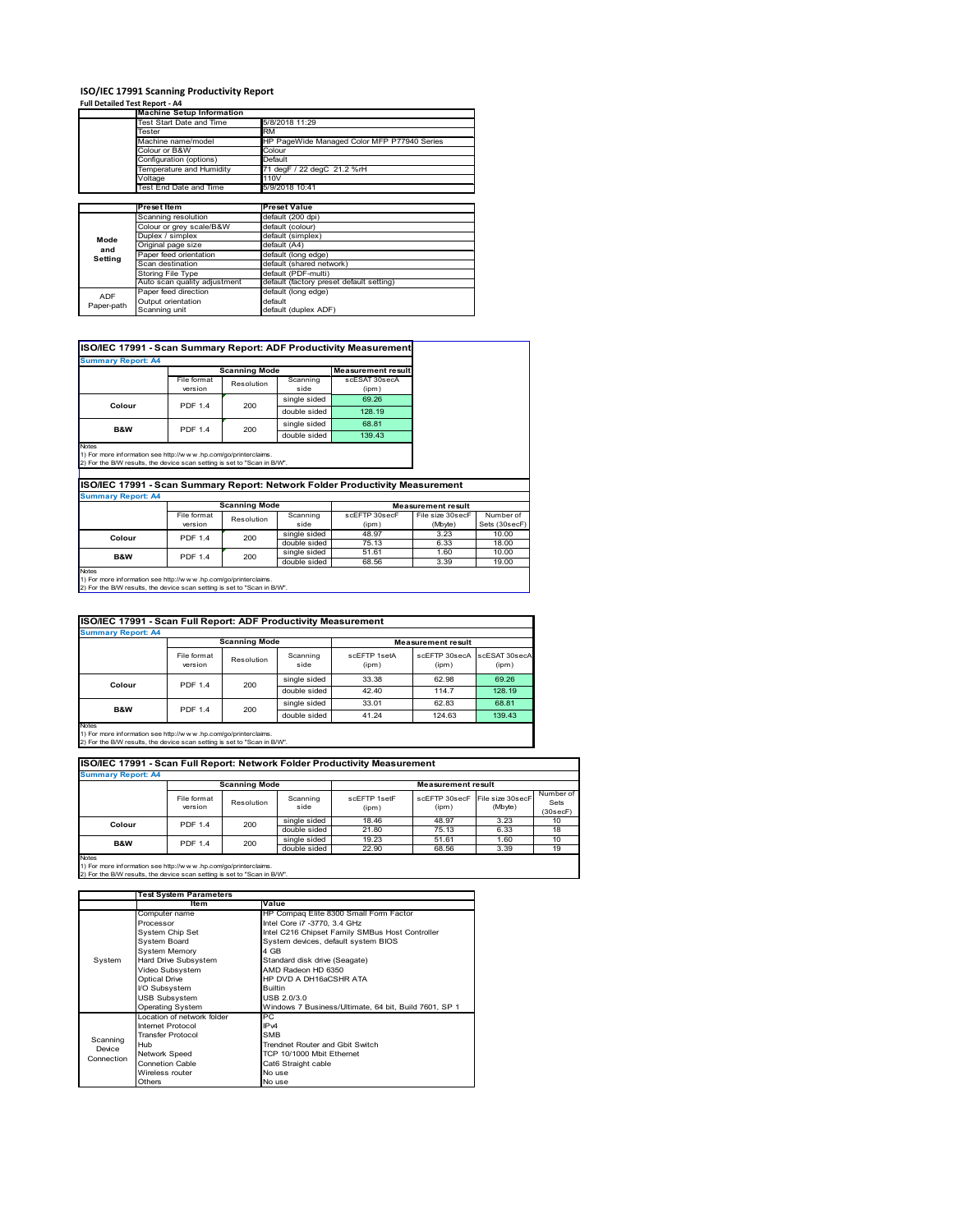# **ISO/IEC 17991 Scanning Productivity Report Full Detailed Test Report ‐ Tabloid Machine Setup Information**

|            | <b>Machine Setup Information</b> |                                             |  |  |  |  |
|------------|----------------------------------|---------------------------------------------|--|--|--|--|
|            | <b>Test Start Date and Time</b>  | 5/8/2018 11:29                              |  |  |  |  |
|            | Tester                           | <b>RM</b>                                   |  |  |  |  |
|            | Machine name/model               | HP PageWide Managed Color MFP P77940 Series |  |  |  |  |
|            | Colour or B&W                    | Colour                                      |  |  |  |  |
|            | Configuration (options)          | Default                                     |  |  |  |  |
|            | emperature and Humidity          | 71 degF / 22 degC 21.2 %rH                  |  |  |  |  |
|            | Voltage                          | 110V                                        |  |  |  |  |
|            | Test End Date and Time           | 5/9/2018 10:41                              |  |  |  |  |
|            |                                  |                                             |  |  |  |  |
|            | <b>Preset Item</b>               | <b>Preset Value</b>                         |  |  |  |  |
|            | Scanning resolution              | default (200 dpi)                           |  |  |  |  |
|            | Colour or grey scale/B&W         | default (colour)                            |  |  |  |  |
| Mode       | Duplex / simplex                 | default (simplex)                           |  |  |  |  |
|            | Original page size               | default (A4)                                |  |  |  |  |
| and        | Paper feed orientation           | default (long edge)                         |  |  |  |  |
| Setting    | Scan destination                 | default (shared network)                    |  |  |  |  |
|            | Storing File Type                | default (PDF-multi)                         |  |  |  |  |
|            | Auto scan quality adjustment     | default (factory preset default setting)    |  |  |  |  |
|            | Paper feed direction             | default (long edge)                         |  |  |  |  |
| <b>ADF</b> |                                  |                                             |  |  |  |  |
| Paper-path | Output orientation               | default                                     |  |  |  |  |

| <b>Summary Report: Tabloid</b> |                |                      |              |                           |
|--------------------------------|----------------|----------------------|--------------|---------------------------|
|                                |                | <b>Scanning Mode</b> |              | <b>Measurement result</b> |
|                                | File format    | Resolution           | Scanning     | scESAT 30secA             |
|                                | version        |                      | side         | (ipm)                     |
| Colour                         | <b>PDF 1.4</b> | 200                  | single sided | 38.20                     |
|                                |                |                      | double sided | 68.64                     |
| <b>B&amp;W</b>                 | <b>PDF 1.4</b> | 200                  | single sided | 37.73                     |
|                                |                |                      | double sided | 75.35                     |

1) For more information see http://w w w .hp.com/go/printerclaims. 2) For the B/W results, the device scan setting is set to "Scan in B/W".

| ISO/IEC 17991 - Scan Summary Report: Network Folder Productivity Measurement |                |                      |              |               |                           |               |  |  |
|------------------------------------------------------------------------------|----------------|----------------------|--------------|---------------|---------------------------|---------------|--|--|
| <b>Summary Report: Tabloid</b>                                               |                |                      |              |               |                           |               |  |  |
|                                                                              |                | <b>Scanning Mode</b> |              |               | <b>Measurement result</b> |               |  |  |
|                                                                              | File format    | Resolution           | Scanning     | scEFTP 30secF | File size 30secF          | Number of     |  |  |
|                                                                              | version        |                      | side         | (ipm)         | (Mbyte)                   | Sets (30secF) |  |  |
| Colour                                                                       | <b>PDF 1.4</b> | 200                  | single sided | 26.47         | 3.39                      | 6.00          |  |  |
|                                                                              |                |                      | double sided | 44.86         | 5.64                      | 10.00         |  |  |
| <b>B&amp;W</b>                                                               | <b>PDF 1.4</b> | 200                  | single sided | 28.51         | 1.86                      | 6.00          |  |  |
|                                                                              |                |                      | double sided | 38.83         | 3.37                      | 11.00         |  |  |
| <b>Alatan</b>                                                                |                |                      |              |               |                           |               |  |  |

Notes 1) For more information see http://w w w .hp.com/go/printerclaims. 2) For the B/W results, the device scan setting is set to "Scan in B/W".

| <b>Summary Report: Tabloid</b>                                                                                                                                 |                        |                      |                  |                       |                           |                        |
|----------------------------------------------------------------------------------------------------------------------------------------------------------------|------------------------|----------------------|------------------|-----------------------|---------------------------|------------------------|
|                                                                                                                                                                |                        | <b>Scanning Mode</b> |                  |                       | <b>Measurement result</b> |                        |
|                                                                                                                                                                | File format<br>version | Resolution           | Scanning<br>side | scFFTP 1setA<br>(ipm) | scEETP 30secA<br>(ipm)    | scESAT 30secA<br>(ipm) |
|                                                                                                                                                                | <b>PDF 1.4</b>         | 200                  | single sided     | 23.90                 | 34.92                     | 38.2                   |
| Colour                                                                                                                                                         |                        |                      | double sided     | 32.42                 | 61.85                     | 68.64                  |
|                                                                                                                                                                | <b>PDF 1.4</b>         | 200                  | single sided     | 23.81                 | 34.53                     | 37.73                  |
| <b>B&amp;W</b>                                                                                                                                                 |                        |                      | double sided     | 32.54                 | 67.05                     | 75.35                  |
| <b>Notes</b><br>1) For more information see http://w w w .hp.com/go/printerclaims.<br>2) For the B/W results, the device scan setting is set to "Scan in B/W". |                        |                      |                  |                       |                           |                        |

| ISO/IEC 17991 - Scan Full Report: Network Folder Productivity Measurement |                        |            |                  |                           |                                         |         |                               |  |  |
|---------------------------------------------------------------------------|------------------------|------------|------------------|---------------------------|-----------------------------------------|---------|-------------------------------|--|--|
| <b>Summary Report: Tabloid</b>                                            |                        |            |                  |                           |                                         |         |                               |  |  |
| <b>Scanning Mode</b>                                                      |                        |            |                  | <b>Measurement result</b> |                                         |         |                               |  |  |
|                                                                           | File format<br>version | Resolution | Scanning<br>side | scEFTP 1setF<br>(iom)     | scEFTP 30secF File size 30secF<br>(ipm) | (Mbyte) | Number of<br>Sets<br>(30secF) |  |  |
| Colour                                                                    | <b>PDF 1.4</b>         | 200        | single sided     | 14.55                     | 26.47                                   | 3.39    |                               |  |  |
|                                                                           |                        |            | double sided     | 18.46                     | 44.86                                   | 5.64    | 10                            |  |  |
| <b>B&amp;W</b>                                                            | <b>PDF 1.4</b>         | 200        | single sided     | 15.00                     | 28.51                                   | 1.86    |                               |  |  |
|                                                                           |                        |            | double sided     | 17.80                     | 38.83                                   | 3.37    | 11                            |  |  |

|            | <b>Test System Parameters</b> |                                                       |  |  |
|------------|-------------------------------|-------------------------------------------------------|--|--|
|            | Item                          | Value                                                 |  |  |
|            | Computer name                 | HP Compag Elite 8300 Small Form Factor                |  |  |
|            | Processor                     | Intel Core i7 -3770, 3.4 GHz                          |  |  |
|            | System Chip Set               | Intel C216 Chipset Family SMBus Host Controller       |  |  |
|            | System Board                  | System devices, default system BIOS                   |  |  |
|            | <b>System Memory</b>          | 4 GB                                                  |  |  |
| System     | Hard Drive Subsystem          | Standard disk drive (Seagate)                         |  |  |
|            | Video Subsystem               | AMD Radeon HD 6350                                    |  |  |
|            | <b>Optical Drive</b>          | HP DVD A DH16aCSHR ATA                                |  |  |
|            | I/O Subsystem                 | <b>Builtin</b>                                        |  |  |
|            | <b>USB Subsystem</b>          | USB 2.0/3.0                                           |  |  |
|            | <b>Operating System</b>       | Windows 7 Business/Ultimate, 64 bit, Build 7601, SP 1 |  |  |
|            | I ocation of network folder   | PC.                                                   |  |  |
|            | Internet Protocol             | IP <sub>v4</sub>                                      |  |  |
| Scanning   | <b>Transfer Protocol</b>      | <b>SMB</b>                                            |  |  |
| Device     | Hub                           | Trendnet Router and Gbit Switch                       |  |  |
| Connection | Network Speed                 | TCP 10/1000 Mbit Ethernet                             |  |  |
|            | <b>Connetion Cable</b>        | Cat6 Straight cable                                   |  |  |
|            | Wireless router               | No use                                                |  |  |
|            | Others                        | No use                                                |  |  |